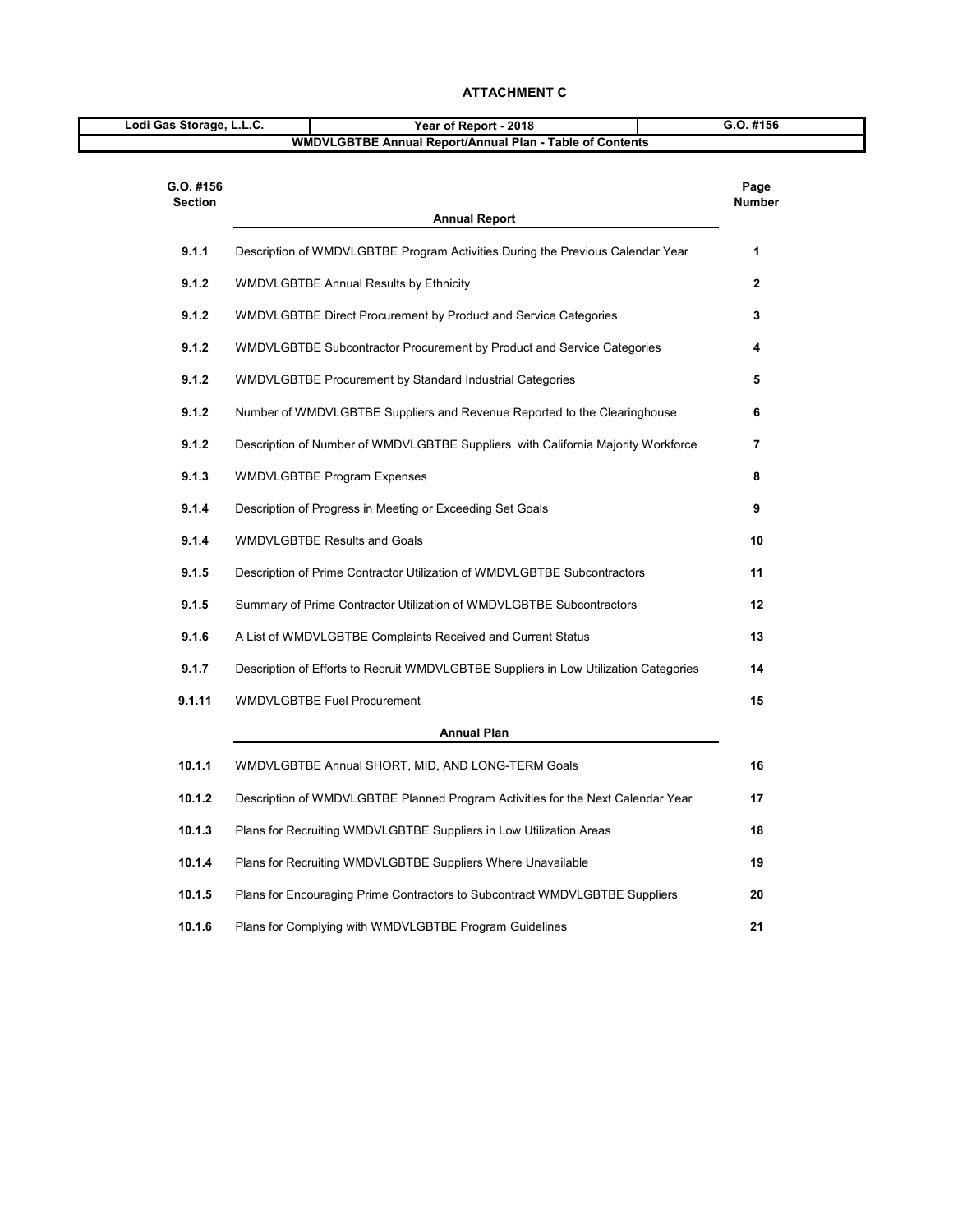**Page 1**

|                  | Lodi Gas Storage, L.L.C.                                                                                                                                                                                                              | Year of Report - 2018 | G.O. #156 Sec. 9.1.1 |
|------------------|---------------------------------------------------------------------------------------------------------------------------------------------------------------------------------------------------------------------------------------|-----------------------|----------------------|
|                  | Description of WMDVLGBTBE Program Activities During the Previous Calendar Year                                                                                                                                                        |                       |                      |
|                  |                                                                                                                                                                                                                                       |                       |                      |
|                  | Line   A description of WMDVLGBTBE program activities engaged in during the previous calendar year. Internal program                                                                                                                  |                       |                      |
| No.              | activities.                                                                                                                                                                                                                           |                       |                      |
| $\mathbf{1}$     | Lodi Gas Storage, L.L.C.'s engineering and operations staff are making purchasing decisions, and they are fully aware of<br>and engaged with the G.O. #156 Program.                                                                   |                       |                      |
| $\overline{2}$   |                                                                                                                                                                                                                                       |                       |                      |
| 3<br>4           |                                                                                                                                                                                                                                       |                       |                      |
| 5                |                                                                                                                                                                                                                                       |                       |                      |
| 6                |                                                                                                                                                                                                                                       |                       |                      |
| 7                |                                                                                                                                                                                                                                       |                       |                      |
| 8                |                                                                                                                                                                                                                                       |                       |                      |
| $\boldsymbol{9}$ |                                                                                                                                                                                                                                       |                       |                      |
| 10               |                                                                                                                                                                                                                                       |                       |                      |
| 11               |                                                                                                                                                                                                                                       |                       |                      |
| 12               |                                                                                                                                                                                                                                       |                       |                      |
| 13               |                                                                                                                                                                                                                                       |                       |                      |
| 14               |                                                                                                                                                                                                                                       |                       |                      |
| 15<br>16         |                                                                                                                                                                                                                                       |                       |                      |
| 17               |                                                                                                                                                                                                                                       |                       |                      |
| 18               |                                                                                                                                                                                                                                       |                       |                      |
| 19               |                                                                                                                                                                                                                                       |                       |                      |
| 20               |                                                                                                                                                                                                                                       |                       |                      |
| 21               |                                                                                                                                                                                                                                       |                       |                      |
| 22               |                                                                                                                                                                                                                                       |                       |                      |
| 23               |                                                                                                                                                                                                                                       |                       |                      |
| 24<br>25         |                                                                                                                                                                                                                                       |                       |                      |
|                  |                                                                                                                                                                                                                                       |                       |                      |
|                  | Line A description of WMDVLGBTBE program activities engaged in during the previous calendar year. External program                                                                                                                    |                       |                      |
| No.              | activities.                                                                                                                                                                                                                           |                       |                      |
| 26               | Lodi Gas Storage, L.L.C.'s engineering and operations staff are making purchasing decisions, and they are fully aware of                                                                                                              |                       |                      |
| 27               | and engaged with the G.O. #156 Program.                                                                                                                                                                                               |                       |                      |
| 28<br>29         |                                                                                                                                                                                                                                       |                       |                      |
| 30               |                                                                                                                                                                                                                                       |                       |                      |
| 31               |                                                                                                                                                                                                                                       |                       |                      |
| 32               | Additionally, LGS encourages the prospective contractors for construction or construction related services to consider                                                                                                                |                       |                      |
| 33               | including WMDVLGBTBE firms in their sub-contracting practices.                                                                                                                                                                        |                       |                      |
| 34               |                                                                                                                                                                                                                                       |                       |                      |
| $35\,$           |                                                                                                                                                                                                                                       |                       |                      |
| 36               |                                                                                                                                                                                                                                       |                       |                      |
| 37<br>38         | LGS participated in the CPUC/Joint Utilities San Ramon Business Expo on November 1, 2018. The event included: a<br>panel discussion on how to navigate procurement opportunities with utilities; one-on-one meetings with procurement |                       |                      |
| 39               | representatives from utility companies, local/state agencies, and others; a vendor/resource fair; and workshops.                                                                                                                      |                       |                      |
| 40               |                                                                                                                                                                                                                                       |                       |                      |
| 41               |                                                                                                                                                                                                                                       |                       |                      |
| 42               |                                                                                                                                                                                                                                       |                       |                      |
| 43               |                                                                                                                                                                                                                                       |                       |                      |
| 44               |                                                                                                                                                                                                                                       |                       |                      |
| 45               |                                                                                                                                                                                                                                       |                       |                      |
| 46               |                                                                                                                                                                                                                                       |                       |                      |
| 47<br>48         |                                                                                                                                                                                                                                       |                       |                      |
| 49               |                                                                                                                                                                                                                                       |                       |                      |
| 50               |                                                                                                                                                                                                                                       |                       |                      |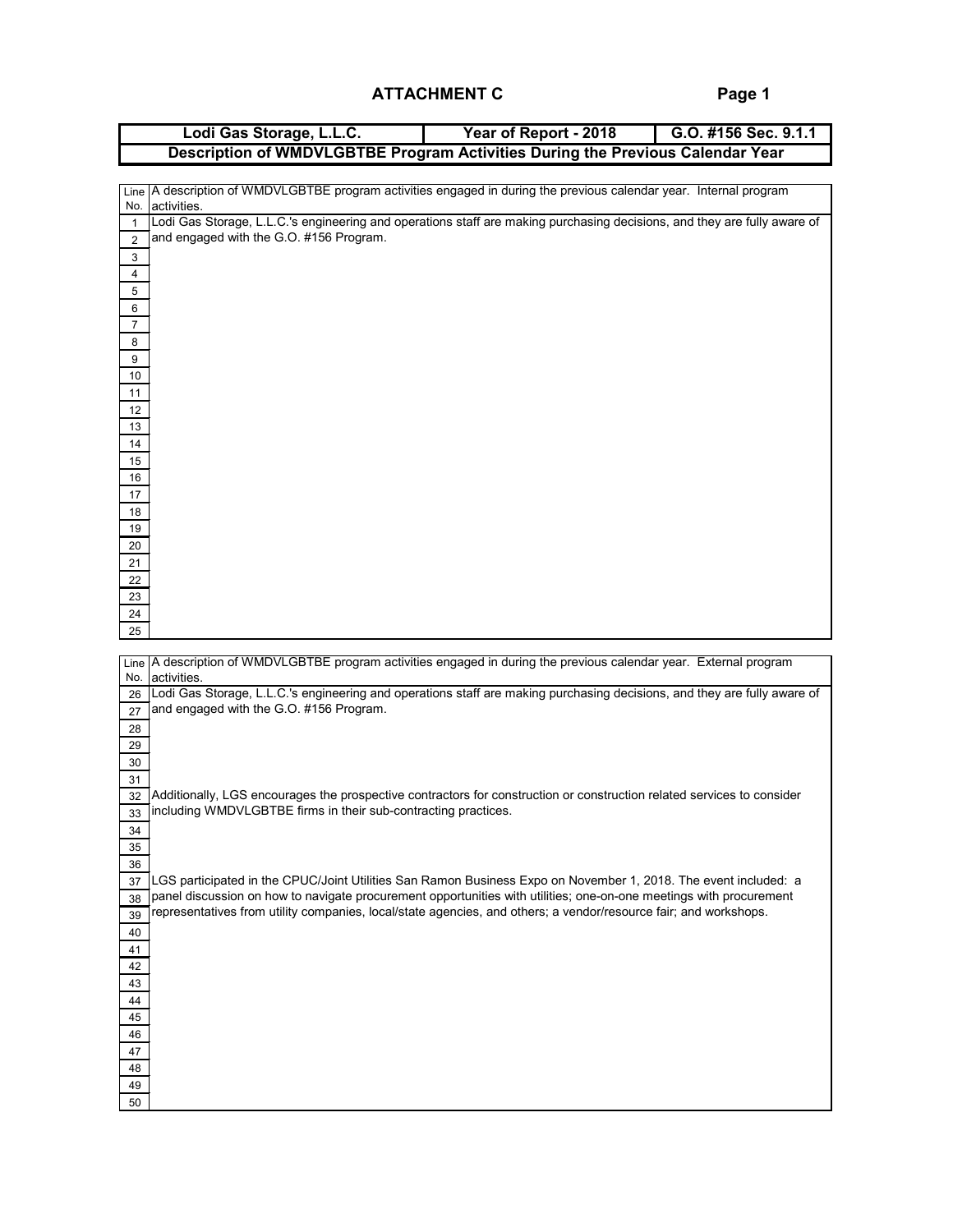**Lodi Gas Storage, L.L.C. Year of Report - 2018**

**G.O. #156 Sec. 9.1.2**

## **WMDVLGBTBE Annual Results by Ethnicity**

|                |                                                       |                                                                            |               | Year of Report - 2018 |                 |          |
|----------------|-------------------------------------------------------|----------------------------------------------------------------------------|---------------|-----------------------|-----------------|----------|
|                |                                                       |                                                                            | <b>Direct</b> | Sub                   | Total \$        | %        |
|                |                                                       | Asian Pacific American                                                     | $\sqrt{6}$    | $\sqrt{6}$            | \$0             | 0.00%    |
| $\frac{2}{3}$  | <b>Minority</b>                                       | African American                                                           | \$0           | \$0                   | \$0             | 0.00%    |
|                | <b>Male</b>                                           | Hispanic American                                                          | \$16,036      | \$0                   | \$16,036        | 0.37%    |
| 4              |                                                       | Native American                                                            | \$0           | \$0                   | \$0             | 0.00%    |
| 5              |                                                       | <b>Total Minority Male</b>                                                 | \$16,036      | $\sqrt{6}$            | \$16,036        | 0.37%    |
| 6              |                                                       | Asian Pacific American                                                     | \$0           | \$0                   | \$0             | 0.00%    |
| $\overline{7}$ |                                                       | African American                                                           | \$0           | \$0                   | \$0             | $0.00\%$ |
| $\overline{8}$ | <b>Minority</b><br><b>Female</b>                      | Hispanic American                                                          | \$0           | \$0                   | \$0             | 0.00%    |
| 9              |                                                       | Native American                                                            | \$0           | \$0                   | \$0             | 0.00%    |
| 10             |                                                       | <b>Total Minority Female</b>                                               | $\sqrt{6}$    | $\sqrt{6}$            | $\overline{50}$ | 0.00%    |
|                |                                                       |                                                                            |               |                       |                 |          |
| 11             |                                                       | <b>Total Minority Business Enterprise (MBE)</b>                            | \$16,036      | \$0                   | \$16,036        | 0.37%    |
| 12             |                                                       | Women Business Enterprise (WBE)                                            | \$136,108     | \$0                   | \$136,108       | 3.15%    |
| 13             |                                                       | Lesbian, Gay, Bisexual, Transgender<br><b>Business Enterprise (LGBTBE)</b> | \$0           | \$0                   | \$0             | 0.00%    |
| 14             | <b>Disabled Veteran Business</b><br>Enterprise (DVBE) |                                                                            | \$0           | \$0                   | \$0             | 0.00%    |
| 15             |                                                       | Other $8(a)^*$                                                             | \$0           | $\overline{50}$       | $\overline{50}$ | 0.00%    |
| 16             |                                                       | <b>TOTAL WMDVLGBTBE</b>                                                    | \$152,144     | \$0                   | \$152,144       | 3.53%    |

17 **Net Procurement\*\* \$4,315,481**

**NOTE: \* FIRMS CLASSIFIED AS 8(a) OF SMALL BUSINESS ADMINISTRATION INCLUDES NON-WMDVLGBTBE**

**\*\* NET PROCUREMENT INCLUDES PURCHASE ORDER, NON-PURCHASE ORDER, AND CREDIT CARD DOLLARS**

**Direct - DIRECT PROCUREMENT**

**Sub - SUBCONTRACTOR PROCUREMENT**

**% - PERCENTAGE OF NET PROCUREMENT**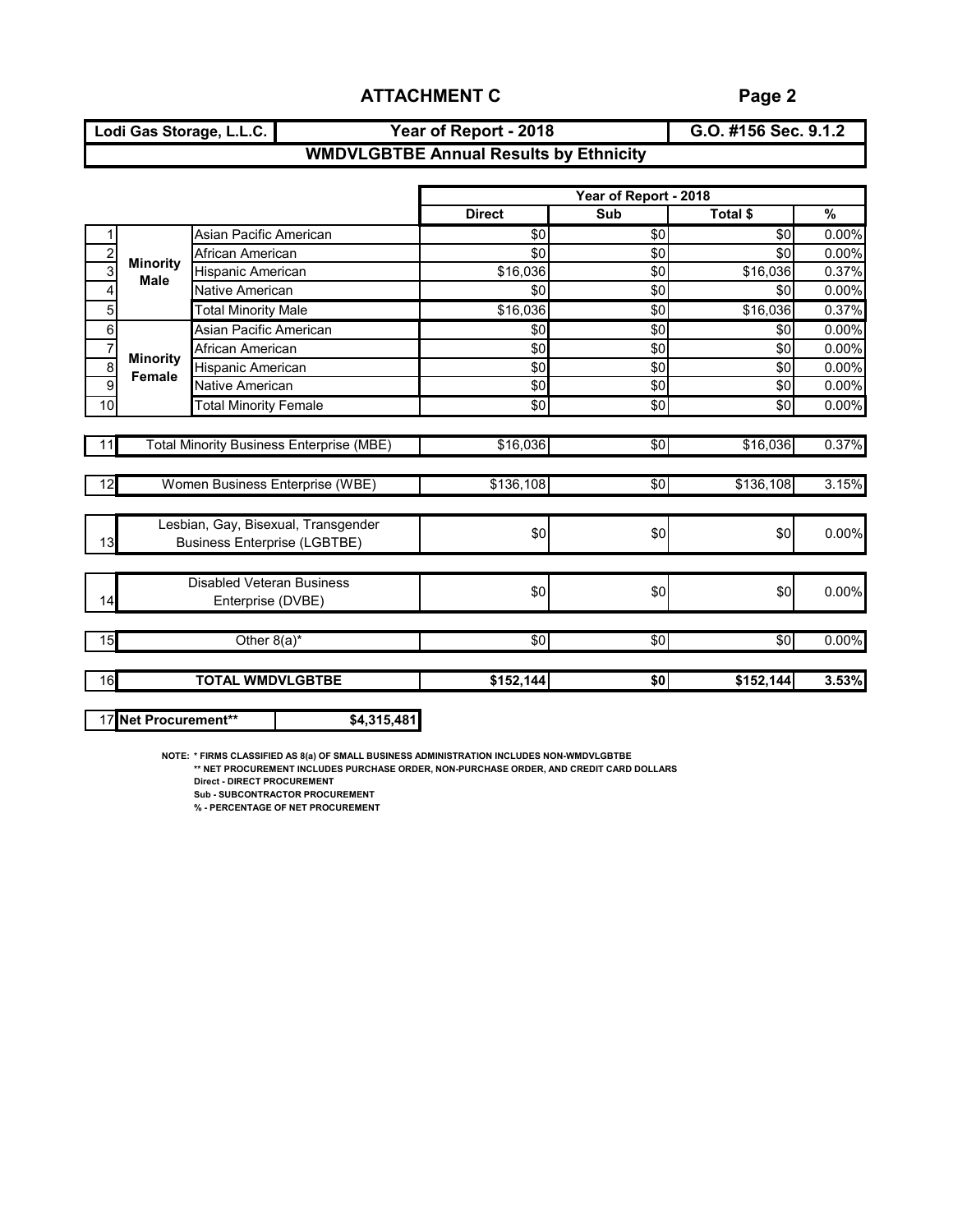**Page 3**

| Lodi Gas Storage, L.L.C.                                               | Year of Report - 2018 | G.O. #156 Sec. 9.1.2 |  |  |  |  |  |  |  |  |
|------------------------------------------------------------------------|-----------------------|----------------------|--|--|--|--|--|--|--|--|
| <b>WMDVLGBTBE Direct Procurement by Product and Service Categories</b> |                       |                      |  |  |  |  |  |  |  |  |

| \$<br>\$0<br>\$0<br>\$16,036 | $\frac{9}{6}$<br>$0.00\%$<br>0.00% | \$            | %         |           |               |
|------------------------------|------------------------------------|---------------|-----------|-----------|---------------|
|                              |                                    |               |           | \$        | $\frac{9}{6}$ |
|                              |                                    | \$0           | 0.00%     | \$0       | 0.00%         |
|                              |                                    | \$0           | 0.00%     | \$0       | 0.00%         |
|                              | 0.00%                              | \$0           | 0.00%     | \$16,036  | 0.00%         |
| \$0                          | $0.00\%$                           | \$0           | 0.00%     | \$0       | 0.00%         |
| \$16,036                     | 0.37%                              | \$0           | 0.00%     | \$16,036  | 0.37%         |
| \$0                          | $0.00\%$                           | \$0           | 0.00%     | \$0       | 0.00%         |
| \$0                          | 0.00%                              | \$0           | 0.00%     | \$0       | 0.00%         |
| \$0                          | 0.00%                              | \$0           | 0.00%     | \$0       | 0.00%         |
| \$0                          | 0.00%                              | \$0           | 0.00%     | \$0       | 0.00%         |
| \$0                          | 0.00%                              | \$0           | 0.00%     | \$0       | 0.00%         |
|                              |                                    |               |           |           |               |
| \$16,036                     | 0.37%                              | $\frac{1}{6}$ | 0.00%     | \$16,036  | 0.37%         |
|                              |                                    |               |           |           |               |
| \$28,364                     | 0.66%                              | \$107,745     | 2.50%     | \$136,108 | 3.15%         |
|                              |                                    |               |           |           |               |
| \$0                          | 0.00%                              | \$0           | 0.00%     | \$0       | 0.00%         |
|                              |                                    |               |           |           |               |
|                              |                                    |               |           |           |               |
| \$0                          | 0.00%                              | \$0           | 0.00%     | \$0       | 0.00%         |
|                              |                                    |               |           |           |               |
|                              |                                    |               |           |           |               |
| \$0                          | 0.00%                              | \$0           | 0.00%     | \$0       | 0.00%         |
|                              |                                    |               |           |           | 3.53%         |
|                              |                                    |               |           |           |               |
|                              | \$44,400                           | 1.03%         | \$107,745 | 2.50%     | \$152,144     |

| <b>Hotal Product</b> |           |
|----------------------|-----------|
| 17 Procurement       | \$44,400  |
| <b>Total Service</b> |           |
| 18 Procurement       | \$107,745 |
|                      |           |

| 19 Net Procurement** | \$4,315,481 |
|----------------------|-------------|
|----------------------|-------------|

| <b>Total Number of</b>   |  |
|--------------------------|--|
| <b>WMDVLGBTBEs that</b>  |  |
| 20 Received Direct Spend |  |

**NOTE: \* FIRMS CLASSIFIED AS 8(a) OF SMALL BUSINESS ADMINISTRATION INCLUDES NON-WMDVLGBTBE**

4

**\*\* NET PROCUREMENT INCLUDES PURCHASE ORDER, NON-PURCHASE ORDER, AND CREDIT CARD DOLLARS**

**Direct - DIRECT PROCUREMENT Sub - SUBCONTRACTOR PROCUREMENT**

**% - PERCENTAGE OF NET PROCUREMENT**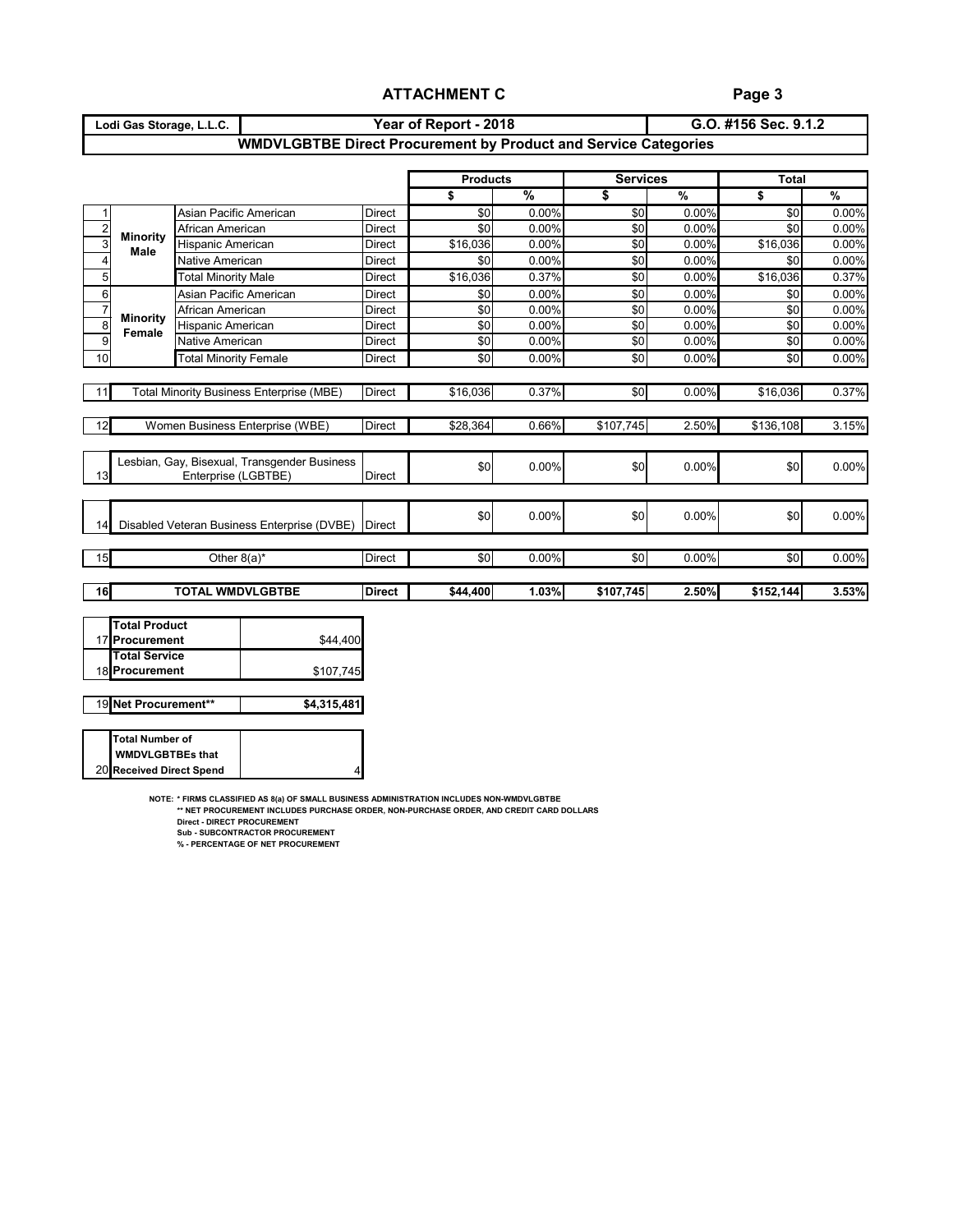# **Page 4**

| Lodi Gas Storage, L.L.C. | Year of Report - 2018                                                         | G.O. #156 Sec. 9.1.2 |
|--------------------------|-------------------------------------------------------------------------------|----------------------|
|                          | <b>WMDVLGBTBE Subcontractor Procurement by Product and Service Categories</b> |                      |

|                |                                                                |                                                                     |            | <b>Products</b> |               | <b>Services</b> |               | <b>Total</b> |               |
|----------------|----------------------------------------------------------------|---------------------------------------------------------------------|------------|-----------------|---------------|-----------------|---------------|--------------|---------------|
|                |                                                                |                                                                     |            | \$              | $\frac{9}{6}$ | \$              | $\frac{9}{6}$ | \$           | $\frac{9}{6}$ |
|                |                                                                | Asian Pacific American                                              | Sub        | \$0             | 0.00%         | \$0             | 0.00%         | \$0          | 0.00%         |
| $\overline{c}$ |                                                                | Sub<br>African American<br>Sub<br>Hispanic American                 |            | \$0             | 0.00%         | \$0             | 0.00%         | \$0          | 0.00%         |
| 3              | <b>Minority</b><br><b>Male</b>                                 |                                                                     |            | \$0             | 0.00%         | \$0             | 0.00%         | \$0          | 0.00%         |
| $\overline{4}$ |                                                                | Native American                                                     | Sub        | $\sqrt{6}$      | 0.00%         | $\sqrt{6}$      | 0.00%         | \$0          | 0.00%         |
| $\overline{5}$ |                                                                | <b>Total Minority Male</b>                                          | Sub        | \$0             | 0.00%         | \$0             | 0.00%         | \$0          | 0.00%         |
| $\,6\,$        |                                                                | Asian Pacific American                                              | Sub        | $\sqrt{6}$      | 0.00%         | \$0             | 0.00%         | \$0          | 0.00%         |
| $\overline{7}$ |                                                                | African American                                                    | Sub        | \$0             | 0.00%         | \$0             | 0.00%         | \$0          | 0.00%         |
| 8              | <b>Minority</b><br>Female                                      | Hispanic American                                                   | Sub        | \$0             | 0.00%         | \$0             | 0.00%         | \$0          | 0.00%         |
| 9              |                                                                | <b>Native American</b>                                              | Sub        | \$0             | 0.00%         | \$0             | 0.00%         | \$0          | 0.00%         |
| 10             |                                                                | <b>Total Minority Female</b>                                        | Sub        | \$0             | 0.00%         | \$0             | 0.00%         | \$0          | 0.00%         |
|                | <b>Total Minority Business Enterprise (MBE)</b><br>11          |                                                                     | Sub        | \$0             | 0.00%         | \$0             | 0.00%         | \$0          | 0.00%         |
| 12             |                                                                | Women Business Enterprise (WBE)                                     | Sub        | \$0             | 0.00%         | \$0             | 0.00%         | \$0          | 0.00%         |
| 13             |                                                                | Lesbian, Gay, Bisexual, Transgender Business<br>Enterprise (LGBTBE) | Sub        | \$0             | 0.00%         | \$0             | 0.00%         | \$0          | 0.00%         |
| 14             |                                                                | Disabled Veteran Business Enterprise (DVBE)                         | <b>Sub</b> | \$0             | 0.00%         | \$0             | 0.00%         | \$0          | 0.00%         |
| 15             |                                                                | Other $8(a)^*$                                                      | Sub        | $\frac{6}{3}$   | 0.00%         | \$0             | $0.00\%$      | \$0          | 0.00%         |
| 16             |                                                                | <b>TOTAL WMDVLGBTBE</b>                                             | <b>Sub</b> | \$0             | 0.00%         | \$0             | 0.00%         | \$0          | 0.00%         |
|                | <b>Total Product</b><br>17 Procurement<br><b>Total Service</b> | \$0                                                                 |            |                 |               |                 |               |              |               |

19 **Net Procurement\*\* 19 19 19 19 19 19** 

18 **Procurement** 18 **Procurement** 

**NOTE: \* FIRMS CLASSIFIED AS 8(a) OF SMALL BUSINESS ADMINISTRATION INCLUDES NON-WMDVLGBTBE**

**\*\* NET PROCUREMENT INCLUDES PURCHASE ORDER, NON-PURCHASE ORDER, AND CREDIT CARD DOLLARS**

**Direct - DIRECT PROCUREMENT**

**Sub - SUBCONTRACTOR PROCUREMENT % - PERCENTAGE OF NET PROCUREMENT**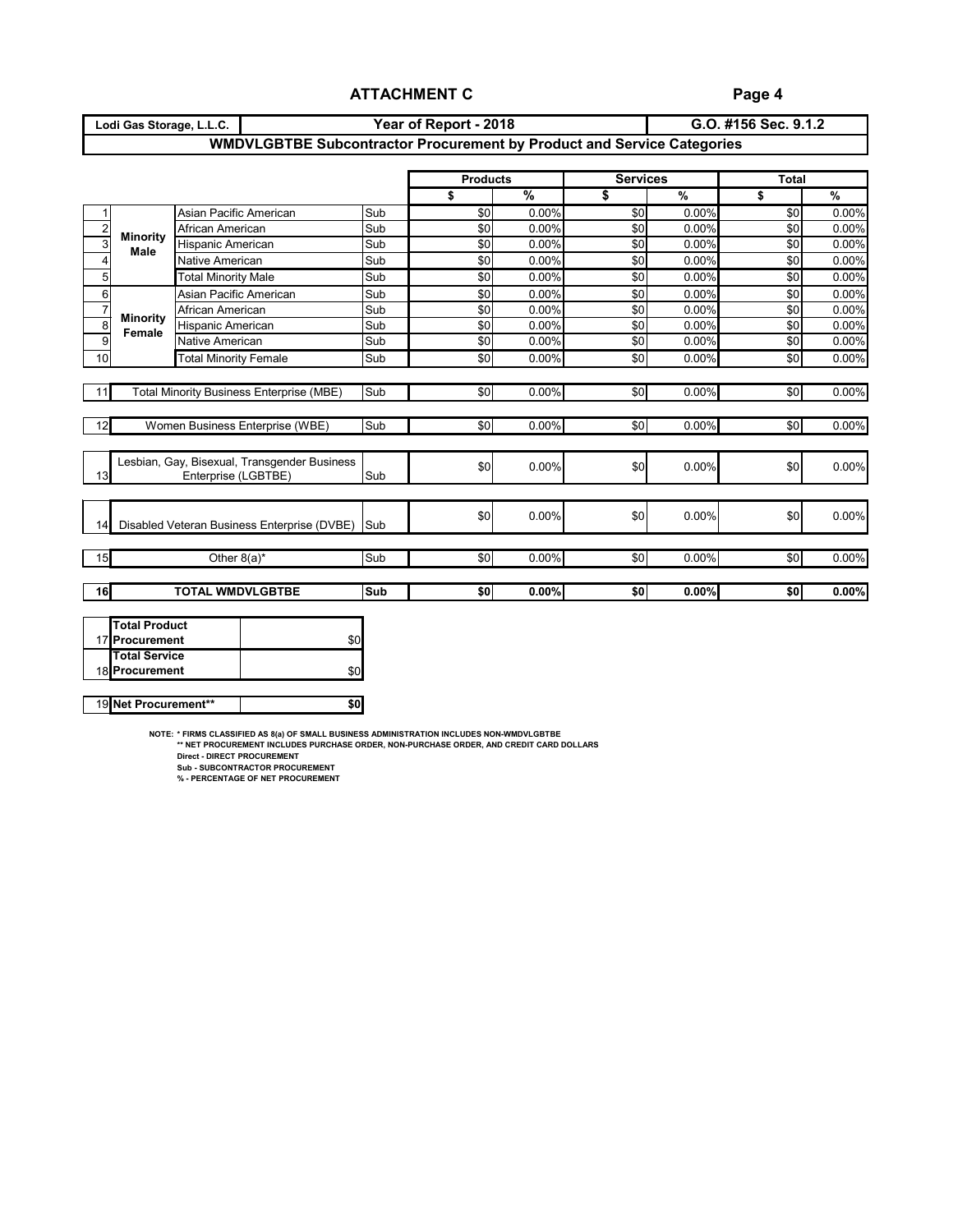| Lodi Gas Storage, L.L.C.                              |                          |             |                               |                         | Year of Report - 2018 |                          |             |                        |             |                                                                 |                   | G. O. #156 Sec 9.1.2 |                   |              |                   |                |  |
|-------------------------------------------------------|--------------------------|-------------|-------------------------------|-------------------------|-----------------------|--------------------------|-------------|------------------------|-------------|-----------------------------------------------------------------|-------------------|----------------------|-------------------|--------------|-------------------|----------------|--|
|                                                       |                          |             |                               |                         |                       |                          |             |                        |             | <b>WMDVLGBTBE Procurement by Standard Industrial Categories</b> |                   |                      |                   |              |                   |                |  |
|                                                       |                          |             |                               |                         |                       |                          |             |                        |             |                                                                 |                   |                      |                   |              |                   |                |  |
|                                                       |                          |             |                               |                         |                       |                          |             |                        |             |                                                                 |                   | Lesbian, Gay,        |                   |              |                   |                |  |
|                                                       |                          |             |                               |                         |                       |                          |             |                        |             |                                                                 |                   | Bisexual,            | <b>Disabled</b>   |              |                   |                |  |
|                                                       |                          |             |                               |                         |                       |                          |             |                        |             | <b>Minority</b>                                                 | Women             | <b>Transgender</b>   | <b>Veterans</b>   |              |                   |                |  |
| <b>Business</b><br><b>Business</b><br><b>Business</b> |                          |             |                               |                         |                       |                          |             |                        |             |                                                                 |                   | <b>Business</b>      |                   |              |                   |                |  |
|                                                       |                          |             | <b>Asian Pacific American</b> | <b>African American</b> |                       | <b>Hispanic American</b> |             | <b>Native American</b> |             | <b>Enterprise</b>                                               | <b>Enterprise</b> | <b>Enterprise</b>    | <b>Enterprise</b> | Other 8(a)** | <b>Total</b>      | <b>Total</b>   |  |
| <b>SIC Category</b>                                   |                          | <b>Male</b> | Female                        | <b>Male</b>             | Female                | <b>Male</b>              | Female      | <b>Male</b>            | Female      | (MBE)                                                           | (WBE)             | (LGBTBE)             | (DVBE)            |              | <b>WMDVLGBTBE</b> | <b>Dollars</b> |  |
| 7 - Agricultural Services                             |                          | \$0         | \$0                           | \$0                     | \$0                   | \$0                      | \$0         | \$0                    | \$0         | \$0                                                             | \$0               | \$0                  | \$0               | \$0          | \$0               | \$1,900        |  |
|                                                       |                          | 0.0%        | 0.0%                          | 0.0%                    | 0.0%                  | 0.0%                     | 0.0%        | 0.0%                   | 0.0%        | 0.0%                                                            | 0.0%              | 0.0%                 | 0.0%              | 0.0%         | 0.0%              |                |  |
| 13 - Oil and Gas extraction                           | \$                       | \$0         | \$0                           | \$0                     | \$0                   | \$0                      | \$0         | \$0                    | \$0         | \$0                                                             | \$0               | \$0                  | \$0               | \$0          | \$0               | \$272,451      |  |
|                                                       |                          | 0.0%        | 0.0%                          | 0.0%                    | 0.0%                  | 0.0%                     | 0.0%        | 0.0%                   | 0.0%        | 0.0%                                                            | 0.0%              | 0.0%                 | 0.0%              | 0.0%         | 0.0%              |                |  |
| 15 - General Building contractors                     |                          | \$0         | \$0                           | \$0                     | \$0                   | \$0                      | \$0         | \$0                    | \$0         | \$C                                                             | \$0               | \$0                  | \$0               | \$0          | \$0               | \$8,811        |  |
|                                                       |                          | 0.0%        | 0.0%                          | 0.0%                    | 0.0%                  | 0.0%                     | 0.0%        | 0.0%                   | 0.0%        | 0.0%                                                            | 0.0%              | 0.0%                 | 0.0%              | 0.0%         | 0.0%              |                |  |
| 17 - Special Trade contractors                        |                          | \$0         | \$0                           | \$0                     | \$0                   | \$0                      | \$0         | \$0                    | \$0         | \$0                                                             | \$0               | \$0                  | \$0               | \$0          | \$0               | \$1,730,129    |  |
|                                                       |                          | 0.0%        | 0.0%                          | 0.0%                    | 0.0%                  | 0.0%                     | 0.0%        | 0.0%                   | 0.0%        | 0.0%                                                            | 0.0%              | 0.0%                 | 0.0%              | 0.0%         | 0.0%              |                |  |
| 26 - Paper and allied products                        |                          | \$0         | \$0                           | \$0                     | \$0                   | \$0                      | \$0         | \$0                    | \$0         | \$0                                                             | \$0               | \$0                  | \$0               | \$0          | \$0               | \$6,934        |  |
|                                                       |                          | 0.0%        | 0.0%                          | 0.0%                    | 0.0%                  | 0.0%                     | 0.0%        | 0.0%                   | 0.0%        | 0.0%                                                            | 0.0%              | 0.0%                 | 0.0%              | 0.0%         | 0.0%              |                |  |
| 27 - Printing and publishing                          | \$                       | \$0         | \$0                           | \$0                     | \$0                   | \$0                      | \$0         | \$0                    | \$0         | \$0                                                             | \$0               | \$0                  | \$0               | \$0          | \$0               | \$2,837        |  |
|                                                       |                          | 0.0%        | 0.0%                          | 0.0%                    | 0.0%                  | 0.0%                     | 0.0%        | 0.0%                   | 0.0%        | 0.0%                                                            | 0.0%              | 0.0%                 | 0.0%              | 0.0%         | 0.0%              |                |  |
| 28 - Chemicals and allied products                    | \$                       | \$0         | \$0                           | \$0                     | \$0                   | \$0                      | \$0         | \$0                    | \$0         | \$0                                                             | \$0               | \$0                  | \$0               | \$0          | \$0               | \$101,454      |  |
|                                                       | %                        | 0.0%        | 0.0%                          | 0.0%                    | 0.0%                  | 0.0%                     | 0.0%        | 0.0%                   | 0.0%        | 0.0%                                                            | 0.0%              | 0.0%                 | 0.0%              | 0.0%         | 0.0%              |                |  |
| 30 - Rubber and miscellaneous plastics                | \$                       | \$0         | \$0                           | \$0                     | \$0                   | \$0                      | \$0         | \$0                    | \$0         | \$0                                                             | \$0               | \$0                  | \$0               | \$0          | \$0               | \$11,422       |  |
| products                                              |                          | 0.0%        | 0.0%                          | 0.0%                    | 0.0%                  | 0.0%                     | 0.0%        | 0.0%                   | 0.0%        | 0.0%                                                            | 0.0%              | 0.0%                 | 0.0%              | 0.0%         | 0.0%              |                |  |
| 34 - Fabricated metal products                        |                          | \$0         | \$0                           | \$0                     | \$0                   | \$0                      | \$0         | \$0                    | \$0         | \$0                                                             | \$0               | \$0                  | \$0               | \$0          | \$0               | \$367,605      |  |
|                                                       |                          | 0.0%        | 0.0%                          | 0.0%                    | 0.0%                  | 0.0%                     | 0.0%        | 0.0%                   | 0.0%        | 0.0%                                                            | 0.0%              | 0.0%                 | 0.0%              | 0.0%         | 0.0%              |                |  |
| 35 - Industrial machinery and equipment               | \$                       | \$0         | \$0                           | \$0                     | \$0                   | \$0                      | \$0         | \$0                    | \$0         | \$0                                                             | \$0               | \$0                  | \$0               | \$0          | \$0               | \$807,020      |  |
|                                                       | l%l                      | 0.0%        | 0.0%                          | 0.0%                    | 0.0%                  | 0.0%                     | 0.0%        | 0.0%                   | 0.0%        | 0.0%                                                            | 0.0%              | 0.0%                 | 0.0%              | 0.0%         | 0.0%              |                |  |
| 36 - Electrical and electronic equipment              | $\vert \mathsf{s} \vert$ | \$0         | \$0                           | \$0                     | \$0                   | \$0                      | \$0         | \$0                    | \$0         | \$0                                                             | \$0               | \$0                  | \$0               | \$0          | \$0               | \$36,995       |  |
|                                                       | $\frac{1}{2}$            | 0.0%        | 0.0%                          | 0.0%                    | 0.0%                  | 0.0%                     | 0.0%        | 0.0%                   | 0.0%        | 0.0%                                                            | 0.0%              | 0.0%                 | 0.0%              | 0.0%         | 0.0%              |                |  |
| 37 - Transportation Equipment                         | \$                       | \$0         | \$0                           | \$0                     | \$0                   | \$0                      | \$0         | \$0                    | \$0         | \$0                                                             | \$0               | \$0                  | \$0               | \$0          | \$0               | \$41,933       |  |
|                                                       |                          | 0.0%<br>\$0 | 0.0%<br>\$0                   | 0.0%<br>\$0             | 0.0%<br>\$0           | 0.0%<br>\$0              | 0.0%<br>\$0 | 0.0%<br>\$0            | 0.0%<br>\$0 | 0.0%<br>\$0                                                     | 0.0%<br>\$0       | 0.0%<br>\$0          | 0.0%              | 0.0%         | 0.0%<br>\$0       |                |  |
| 38 - Instruments and related products                 | \$                       | 0.0%        | 0.0%                          | 0.0%                    | 0.0%                  | 0.0%                     | 0.0%        | 0.0%                   | 0.0%        |                                                                 | 0.0%              | 0.0%                 | \$0               | \$0<br>0.0%  |                   | \$34,404       |  |
|                                                       |                          | \$0         | \$0                           | \$0                     | \$0                   | \$0                      | \$0         | \$0                    | \$0         | 0.0%<br>\$0                                                     | \$0               | \$0                  | 0.0%              | \$0          | 0.0%<br>\$0       |                |  |
| 39 - Miscellaneous manufacturing industries           |                          | 0.0%        | 0.0%                          | 0.0%                    | 0.0%                  | 0.0%                     | 0.0%        | 0.0%                   | 0.0%        | 0.0%                                                            | 0.0%              | 0.0%                 | \$0<br>0.0%       | 0.0%         | 0.0%              | \$1,902        |  |
|                                                       |                          | \$0         | \$0                           | \$0                     | \$0                   | \$0                      | \$0         | \$0                    | \$0         | \$0                                                             | \$0               | \$0                  | \$0               | \$0          | \$0               | \$3,600        |  |
| 42 - Trucking and Warehousing                         | \$                       | 0.0%        | 0.0%                          | 0.0%                    | 0.0%                  | 0.0%                     | 0.0%        | 0.0%                   | 0.0%        | 0.0%                                                            | 0.0%              | 0.0%                 | 0.0%              | 0.0%         | 0.0%              |                |  |
|                                                       | \$                       | \$0         | \$0                           | \$0                     | \$0                   | \$0                      | \$0         | \$0                    | \$0         | \$0                                                             | \$0               | \$0                  | \$0               | \$0          | \$0               | \$135          |  |
| 43 - U.S. Postal Service                              |                          | 0.0%        | 0.0%                          | 0.0%                    | 0.0%                  | 0.0%                     | 0.0%        | 0.0%                   | 0.0%        | 0.0%                                                            | 0.0%              | 0.0%                 | 0.0%              | 0.0%         | 0.0%              |                |  |
|                                                       | l \$                     | \$0         | \$0                           | \$0                     | \$0                   | \$0                      | \$0         | \$0                    | \$0         | \$0                                                             | \$0               | \$0                  | \$0               | \$0          | \$0               | \$8,351        |  |
| 47 - Transportation Services                          |                          | 0.0%        | 0.0%                          | 0.0%                    | 0.0%                  | 0.0%                     | 0.0%        | 0.0%                   | 0.0%        | 0.0%                                                            | 0.0%              | 0.0%                 | 0.0%              | 0.0%         | 0.0%              |                |  |
|                                                       | \$                       | \$0         | \$0                           | \$0                     | \$0                   | \$0                      | \$0         | \$0                    | \$0         | \$0                                                             | \$0               | \$0                  | \$0               | \$0          | \$0               | \$16,710       |  |
| 48 - Communications                                   |                          | 0.0%        | 0.0%                          | 0.0%                    | 0.0%                  | 0.0%                     | 0.0%        | 0.0%                   | 0.0%        | 0.0%                                                            | 0.0%              | 0.0%                 | 0.0%              | 0.0%         | 0.0%              |                |  |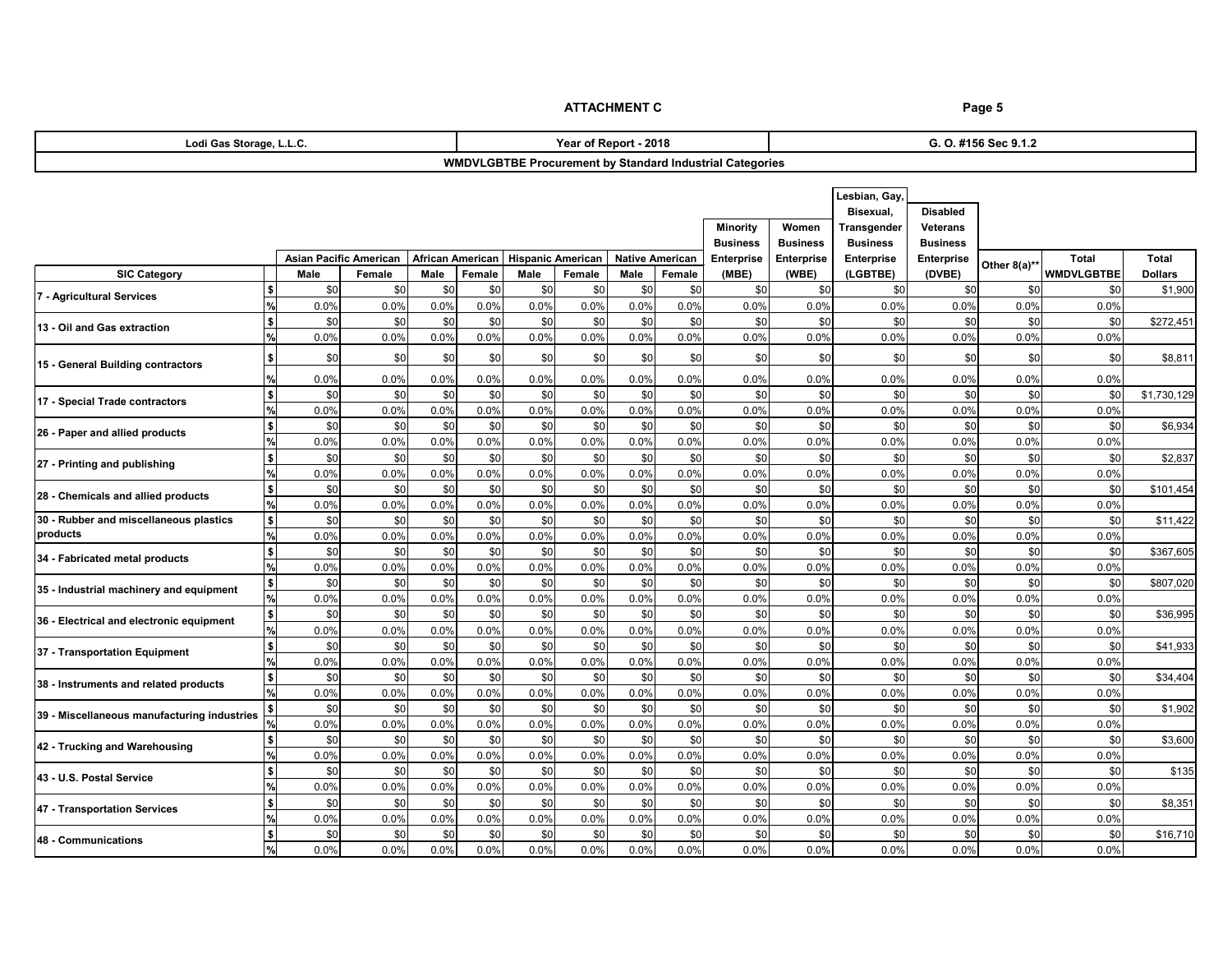| Lodi Gas Storage, L.L.C.                                               |                                                       |             |                               |                         |             |                          | Year of Report - 2018 |                        |             |                                                                 | G. O. #156 Sec 9.1.2 |                   |                   |              |                   |                |
|------------------------------------------------------------------------|-------------------------------------------------------|-------------|-------------------------------|-------------------------|-------------|--------------------------|-----------------------|------------------------|-------------|-----------------------------------------------------------------|----------------------|-------------------|-------------------|--------------|-------------------|----------------|
|                                                                        |                                                       |             |                               |                         |             |                          |                       |                        |             | <b>WMDVLGBTBE Procurement by Standard Industrial Categories</b> |                      |                   |                   |              |                   |                |
|                                                                        |                                                       |             |                               |                         |             |                          |                       |                        |             |                                                                 |                      |                   |                   |              |                   |                |
| Lesbian, Gay,                                                          |                                                       |             |                               |                         |             |                          |                       |                        |             |                                                                 |                      |                   |                   |              |                   |                |
|                                                                        |                                                       |             |                               |                         |             |                          |                       |                        |             |                                                                 |                      | Bisexual,         | <b>Disabled</b>   |              |                   |                |
|                                                                        |                                                       |             |                               |                         |             |                          |                       |                        |             | <b>Minority</b>                                                 | Women                | Transgender       | <b>Veterans</b>   |              |                   |                |
|                                                                        | <b>Business</b><br><b>Business</b><br><b>Business</b> |             |                               |                         |             |                          |                       |                        |             |                                                                 |                      |                   | <b>Business</b>   |              |                   |                |
|                                                                        |                                                       |             | <b>Asian Pacific American</b> | <b>African American</b> |             | <b>Hispanic American</b> |                       | <b>Native American</b> |             | <b>Enterprise</b>                                               | <b>Enterprise</b>    | <b>Enterprise</b> | <b>Enterprise</b> | Other 8(a)** | <b>Total</b>      | <b>Total</b>   |
| <b>SIC Category</b>                                                    |                                                       | <b>Male</b> | Female                        | <b>Male</b>             | Female      | <b>Male</b>              | Female                | <b>Male</b>            | Female      | (MBE)                                                           | (WBE)                | (LGBTBE)          | (DVBE)            |              | <b>WMDVLGBTBE</b> | <b>Dollars</b> |
| 49 - Electric, gas and sanitary services                               |                                                       | \$0         | \$0                           | \$0                     | \$0         | \$0                      | \$0                   | \$0                    | \$0         | \$C                                                             | \$0                  | \$0               | \$0               | \$0          | \$0               | \$212,366      |
|                                                                        |                                                       | 0.0%        | 0.0%                          | 0.0%                    | 0.0%        | 0.0%                     | 0.0%                  | 0.0%                   | 0.0%        | 0.0%                                                            | 0.0%                 | 0.0%              | 0.0%              | 0.0%         | 0.0%              |                |
| 50 - Wholesale trade - durable goods                                   | \$                                                    | \$0         | \$0                           | \$0                     | \$0         | \$0                      | \$0                   | \$0                    | \$0         | \$C                                                             | \$0                  | \$0               | \$0               | \$0          | \$0               | \$0            |
|                                                                        | $\frac{9}{6}$                                         | 0.0%        | 0.0%                          | 0.0%                    | 0.0%        | 0.0%                     | 0.0%                  | 0.0%                   | 0.0%        | 0.0%                                                            | 0.0%                 | 0.0%              | 0.0%              | 0.0%         | 0.0%              |                |
| 51 - Wholesale trade - nondurable goods                                | \$                                                    | \$0         | \$0                           | \$0                     | \$0         | \$16,036                 | \$0                   | \$0                    | \$0         | \$16,036                                                        | \$0                  | \$0               | \$0               | \$0          | \$16,036          | \$16,036       |
|                                                                        |                                                       | 0.0%        | 0.0%                          | 0.0%                    | 0.0%        | 100.0%                   | 0.0%                  | 0.0%                   | 0.0%        | 100.0%                                                          | 0.0%                 | 0.0%              | 0.0%              | 0.0%         | 100.0%            |                |
| 52 - Building materials, hardware, garden<br>supply & mobile home      |                                                       | \$0         | \$0                           | \$0                     | \$0         | \$0                      | \$0                   | \$0                    | \$0         | \$C                                                             | \$0                  | \$0               | \$0               | \$0          | \$0               | \$21,449       |
|                                                                        |                                                       | 0.0%        | 0.0%                          | 0.0%                    | 0.0%        | 0.0%                     | 0.0%                  | 0.0%                   | 0.0%        | 0.0%                                                            | 0.0%                 | 0.0%              | 0.0%              | 0.0%         | 0.0%              |                |
| 55 - Automotive dealers and gasoline service $\frac{1}{2}$<br>stations |                                                       | \$0         | \$0                           | \$0                     | \$0         | \$0                      | \$0                   | \$0                    | \$0         | \$0                                                             | \$0                  | \$0               | \$0               | \$0          | \$0               | \$94,753       |
|                                                                        |                                                       | 0.0%        | 0.0%                          | 0.0%                    | 0.0%        | 0.0%                     | 0.0%                  | 0.0%                   | 0.0%        | 0.0%                                                            | 0.0%                 | 0.0%              | 0.0%              | 0.0%         | 0.0%              |                |
| 58 - Eating and drinking places                                        |                                                       | \$0         | \$0                           | \$0                     | \$0         | \$0                      | \$0                   | \$0                    | \$0         | \$0                                                             | \$0                  | \$0               | \$0               | \$0          | \$0               | \$0            |
|                                                                        |                                                       | 0.0%        | 0.0%                          | 0.0%                    | 0.0%        | 0.0%                     | 0.0%                  | 0.0%<br>\$0            | 0.0%<br>\$0 | 0.0%                                                            | 0.0%                 | 0.0%              | 0.0%              | 0.0%         | 0.0%              |                |
| 64 - Insurance agents, brokers and service                             |                                                       | \$0<br>0.0% | \$0<br>0.0%                   | \$0<br>0.0%             | \$0<br>0.0% | \$0<br>0.0%              | \$0                   | 0.0%                   | 0.0%        | \$C<br>0.0%                                                     | \$0<br>0.0%          | \$0<br>0.0%       | \$0               | \$0<br>0.0%  | \$0<br>0.0%       | \$0            |
|                                                                        |                                                       | \$0         | \$0                           | \$0                     | \$0         | \$0                      | 0.0%<br>\$0           | \$0                    | \$0         | \$C                                                             | \$101,909            | \$0               | 0.0%<br>\$0       | \$0          | \$101,909         | \$229,015      |
| 73 - Business Services                                                 |                                                       | 0.0%        | 0.0%                          | 0.0%                    | 0.0%        | 0.0%                     | 0.0%                  | 0.0%                   | 0.0%        | 0.0%                                                            | 44.5%                | 0.0%              | 0.0%              | 0.0%         | 44.5%             |                |
|                                                                        |                                                       | \$0         | \$0                           | \$0                     | \$0         | \$0                      | \$0                   | \$0                    | \$0         | \$0                                                             | \$0                  | \$0               | \$0               | \$0          | \$0               | \$87,091       |
| 75 - Automotive repair, services and parking                           |                                                       | 0.0%        | 0.0%                          | 0.0%                    | 0.0%        | 0.0%                     | 0.0%                  | 0.0%                   | 0.0%        | 0.0%                                                            | 0.0%                 | 0.0%              | 0.0%              | 0.0%         | 0.0%              |                |
|                                                                        |                                                       | \$0         | \$0                           | \$0                     | \$0         | \$0                      | \$0                   | \$0                    | \$0         | \$0                                                             | \$0                  | \$0               | \$0               | \$0          | \$0               | \$2,824        |
| 76 - Miscellaneous Repair Services                                     |                                                       | 0.0%        | 0.0%                          | 0.0%                    | 0.0%        | 0.0%                     | 0.0%                  | 0.0%                   | 0.0%        | 0.0%                                                            | 0.0%                 | 0.0%              | 0.0%              | $0.0\%$      | 0.0%              |                |
|                                                                        | <u>\$</u>                                             | \$0]        | \$0                           | \$0                     | \$0         | \$0                      | \$0                   | \$0                    | \$0         | \$0                                                             | \$0                  | \$0               | \$0               | \$0          | \$0               | \$1,463        |
| 80 - Health services                                                   | $\sqrt{2}$                                            | 0.0%        | 0.0%                          | 0.0%                    | 0.0%        | 0.0%                     | 0.0%                  | 0.0%                   | 0.0%        | 0.0%                                                            | 0.0%                 | 0.0%              | 0.0%              | 0.0%         | 0.0%              |                |
|                                                                        | \$                                                    | \$0         | \$0                           | \$0                     | \$0         | \$0                      | \$0                   | \$0                    | \$0         | \$0                                                             | \$0                  | \$0               | \$0               | \$0          | \$0               | \$0            |
| 81 - Legal services                                                    |                                                       | 0.0%        | 0.0%                          | 0.0%                    | 0.0%        | 0.0%                     | 0.0%                  | 0.0%                   | 0.0%        | 0.0%                                                            | 0.0%                 | 0.0%              | 0.0%              | 0.0%         | 0.0%              |                |
|                                                                        | \$                                                    | \$0         | \$0                           | \$0                     | \$0         | \$0                      | \$0                   | \$0                    | \$0         | \$0                                                             | \$0                  | \$0               | \$0               | \$0          | \$0               | \$20,125       |
| 82 - Educational services                                              |                                                       | 0.0%        | 0.0%                          | 0.0%                    | 0.0%        | 0.0%                     | 0.0%                  | 0.0%                   | 0.0%        | 0.0%                                                            | 0.0%                 | 0.0%              | 0.0%              | 0.0%         | 0.0%              |                |
|                                                                        |                                                       | \$0         | \$0                           | \$0                     | \$0         | \$0                      | \$0                   | \$0                    | \$0         | \$0                                                             | \$0                  | \$0               | \$0               | \$0          | \$0               | \$3,265        |
| 86 - Membership organizations                                          |                                                       | 0.0%        | 0.0%                          | 0.0%                    | 0.0%        | 0.0%                     | 0.0%                  | 0.0%                   | 0.0%        | 0.0%                                                            | 0.0%                 | 0.0%              | 0.0%              | 0.0%         | 0.0%              |                |
|                                                                        |                                                       | \$0         | \$0                           | \$0                     | \$0         | \$0                      | \$0                   | \$0                    | \$0         | \$0                                                             | \$34,200             | \$0               | \$0               | \$0          | \$34,200          | \$172,377      |
| 87 - Engineering and management services                               |                                                       | 0.0%        | 0.0%                          | 0.0%                    | 0.0%        | 0.0%                     | 0.0%                  | 0.0%                   | 0.0%        | 0.0%                                                            | 19.8%                | 0.0%              | 0.0%              | 0.0%         | 19.8%             |                |
| 89 - Miscellaneous services                                            |                                                       | \$0         | \$0                           | \$0                     | \$0         | \$0                      | \$0                   | \$0                    | \$0         | \$0                                                             | \$0                  | \$0               | \$0               | \$0          | \$0               | \$125          |
|                                                                        |                                                       | 0.0%        | 0.0%                          | 0.0%                    | 0.0%        | 0.0%                     | 0.0%                  | 0.0%                   | 0.0%        | 0.0%                                                            | 0.0%                 | 0.0%              | 0.0%              | 0.0%         | 0.0%              |                |
| 92 - Justice, public order and safety                                  |                                                       | \$0         | \$0                           | \$0                     | \$0         | \$0                      | \$0                   | \$0                    | \$0         | \$0                                                             | \$0                  | \$0               | \$0               | \$0          | \$0               | \$0            |
|                                                                        |                                                       | 0.0%        | 0.0%                          | 0.0%                    | 0.0%        | 0.0%                     | 0.0%                  | 0.0%                   | 0.0%        | 0.0%                                                            | 0.0%                 | 0.0%              | 0.0%              | 0.0%         | 0.0%              |                |
| [93 - Finance, taxation and monetary policy                            |                                                       | \$0         | \$0                           | \$0                     | \$0         | \$0                      | \$0                   | \$0                    | \$0         | \$0                                                             | \$0                  | \$0               | \$0               | \$0          | \$0               | \$0            |
|                                                                        |                                                       | 0.0%        | 0.0%                          | 0.0%                    | 0.0%        | 0.0%                     | 0.0%                  | 0.0%                   | 0.0%        | 0.0%                                                            | 0.0%                 | 0.0%              | 0.0%              | 0.0%         | 0.0%              |                |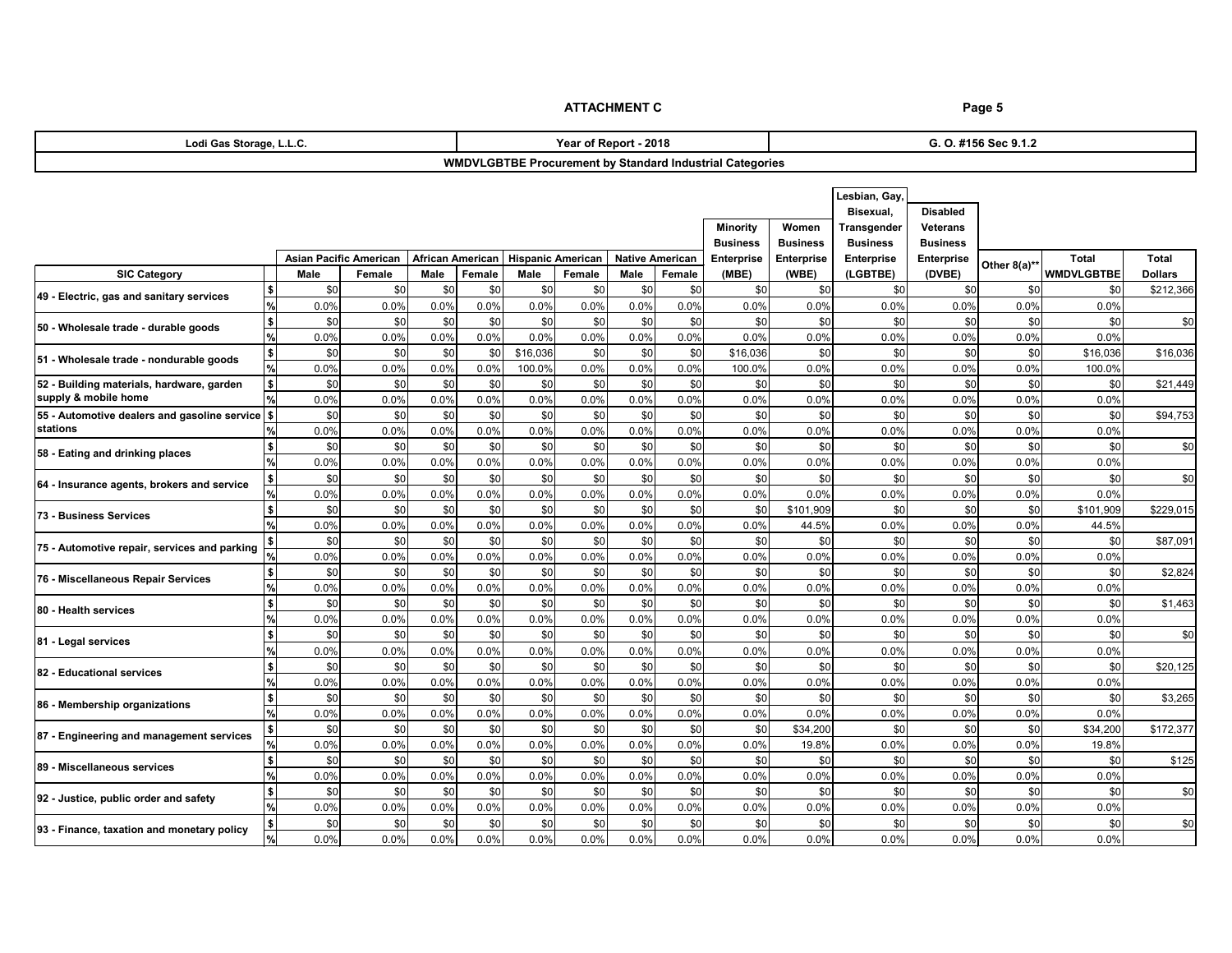| i Gas Storage. L.L.C.<br>Lodi | 2018<br>Renor                                                                   |  |
|-------------------------------|---------------------------------------------------------------------------------|--|
| WM                            | וער<br>l Categories<br><b>Standard Industrial</b><br>. Procurement by<br>56 LBE |  |

### **G. O. #156 Sec 9.1.2**

|                     |  |      |                                           |      |             |                   |        |      |                 |                   |                 | Lesbian, Gay,     |                   |                 |                   |                |
|---------------------|--|------|-------------------------------------------|------|-------------|-------------------|--------|------|-----------------|-------------------|-----------------|-------------------|-------------------|-----------------|-------------------|----------------|
|                     |  |      |                                           |      |             |                   |        |      |                 |                   |                 | Bisexual,         | <b>Disabled</b>   |                 |                   |                |
|                     |  |      |                                           |      |             |                   |        |      |                 | Minority          | Women           | Transgender       | <b>Veterans</b>   |                 |                   |                |
|                     |  |      |                                           |      |             |                   |        |      |                 | <b>Business</b>   | <b>Business</b> | <b>Business</b>   | <b>Business</b>   |                 |                   |                |
|                     |  |      | Asian Pacific American   African American |      |             | Hispanic American |        |      | Native American | <b>Enterprise</b> | Enterprise      | <b>Enterprise</b> | <b>Enterprise</b> | Other $8(a)$ ** | Total             | <b>Total</b>   |
| <b>SIC Category</b> |  | Male | Female                                    | Male | Female      | Male              | Female | Male | Female          | (MBE)             | (WBE)           | <b>LGBTBE)</b>    | (DVBE)            |                 | <b>WMDVLGBTBE</b> | <b>Dollars</b> |
|                     |  |      |                                           |      | <b>\$01</b> | \$16,036          | \$0    |      | \$0             | \$16,036          | \$136,108       | \$0               | \$0               | \$0             | \$152,144         | \$4,315,481    |
| <b>TOTAL</b>        |  | 0.0% | 0.0%                                      | 0.0% | $0.0\%$     | 0.4%              | 0.0%   | 0.0% | 0.0%            | 0.4%              | 3.2%            | 0.0%              | $0.0\%$           | $0.0\%$         | 3.5%              |                |

**NOTE:\*FIRMS WITH MULIT MINORITY OWNERSHIP STATUS**

**\*\*FIRMS CLASSIFIED AS 8(a) OF SMALL BUSINESS ADMINISTRATION INCLUDES NON-WMDVLGBTBE**

**\*\*\*NET PROCUREMENT INCLUDES PURCHASE ORDER, NON-PURCHASE ORDER, AND CREDIT CARD DOLLARS**

**TOTAL DOLLARS - TOTAL PROCUREMENT DOLLAR AMOUNT IN THE SPECIFIC SIC CATEGORY** 

**% - PERCENTAGE OF TOTAL DOLLARS**

| <b>Total Product Procurement</b> | \$44.400  |
|----------------------------------|-----------|
| <b>Total Service Procurement</b> | \$107.745 |

**Net Procurement\*\*\* \$4,315,481**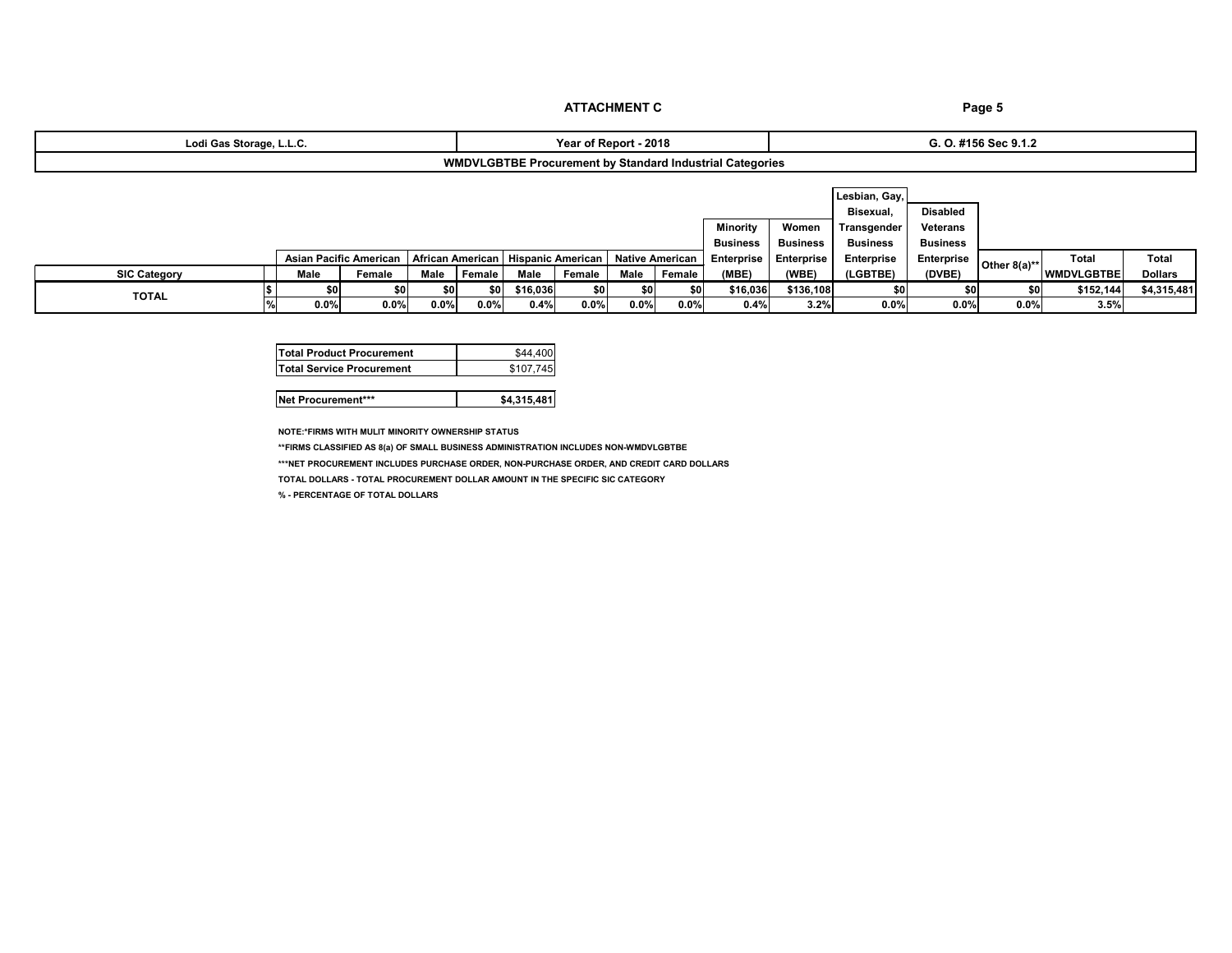| Storage<br>Lodi Gas<br>·∟.∟.∪.                                           | 2018<br>reaı<br>* of Report | $-11-028$<br>$1 - 05 - 019$ & D.06-11<br>.2 (D.11<br>i Sec 9.1.2<br>156 |  |  |  |  |
|--------------------------------------------------------------------------|-----------------------------|-------------------------------------------------------------------------|--|--|--|--|
| Number of WMDVLGBTBE Suppliers and Revenue Reported to the Clearinghouse |                             |                                                                         |  |  |  |  |

|                    |            | Data on Number of Suppliers |               |                                |                |                    |                                      |            |               |             |                |                    |
|--------------------|------------|-----------------------------|---------------|--------------------------------|----------------|--------------------|--------------------------------------|------------|---------------|-------------|----------------|--------------------|
|                    |            |                             |               | <b>Revenue Reported to CHS</b> |                |                    | <b>Utility-Specific 2018 Summary</b> |            |               |             |                |                    |
| # WMDVLGBTBEs      | <b>MBE</b> | <b>WBE</b>                  | <b>LGBTBE</b> | <b>DVBE</b>                    | Other $8(a)^*$ | <b>Grand Total</b> | <b>MBE</b>                           | <b>WBE</b> | <b>LGBTBE</b> | <b>DVBE</b> | Other $8(a)^*$ | <b>Grand Total</b> |
| Under \$1 million  |            |                             |               |                                |                |                    |                                      |            |               |             |                |                    |
| Under \$5 million  |            |                             |               |                                |                |                    |                                      |            |               |             |                |                    |
| Under \$10 million |            |                             |               |                                |                |                    |                                      |            |               |             |                |                    |
| Above \$10 million |            |                             |               |                                |                |                    |                                      |            |               |             |                |                    |
| <b>TOTAL</b>       |            |                             |               |                                |                |                    |                                      |            |               |             |                |                    |

|                       |                 | <b>Revenue and Payment Data</b> |                 |               |                                |                |                    |                |               |                                      |             |                |                    |
|-----------------------|-----------------|---------------------------------|-----------------|---------------|--------------------------------|----------------|--------------------|----------------|---------------|--------------------------------------|-------------|----------------|--------------------|
|                       |                 |                                 |                 |               | <b>Revenue Reported to CHS</b> |                |                    |                |               | <b>Utility-Specific 2018 Summary</b> |             |                |                    |
| <b>WMDVLGBTBE \$M</b> | <b>MBE</b>      |                                 | <b>WBE</b>      | <b>LGBTBE</b> | <b>DVBE</b>                    | Other $8(a)^*$ | <b>Grand Total</b> | <b>MBE</b>     | <b>WBE</b>    | <b>LGBTBE</b>                        | <b>DVBE</b> | Other $8(a)^*$ | <b>Grand Total</b> |
| Under \$1 million     |                 |                                 |                 |               |                                |                |                    |                |               |                                      |             |                |                    |
| Under \$5 million     |                 |                                 | 6,060,861       |               |                                |                | 6,060,861          |                | 124,699.51    |                                      |             |                | 124,699.51         |
| Under \$10 million    |                 |                                 |                 |               |                                |                |                    |                |               |                                      |             |                |                    |
| Above \$10 million    | 21,374,833      |                                 | 51,029,398      |               |                                |                | 72,404,231 \$      | 16,035.53      | 11,408.98     |                                      |             |                | 27,444.51          |
| <b>TOTAL</b>          | $21,374,833$ \$ |                                 | $57,090,259$ \$ |               |                                | $\sim$         | 78,465,092 \$      | $16,035.53$ \$ | 136,108.49 \$ |                                      |             |                | 152,144.02         |

**NOTE: \* FIRMS CLASSIFIED AS 8(a) OF SMALL BUSINESS ADMINISTRATION INCLUDES NON-WMDVLGBTBE CHS: SUPPLIER CLEARINGHOUSE**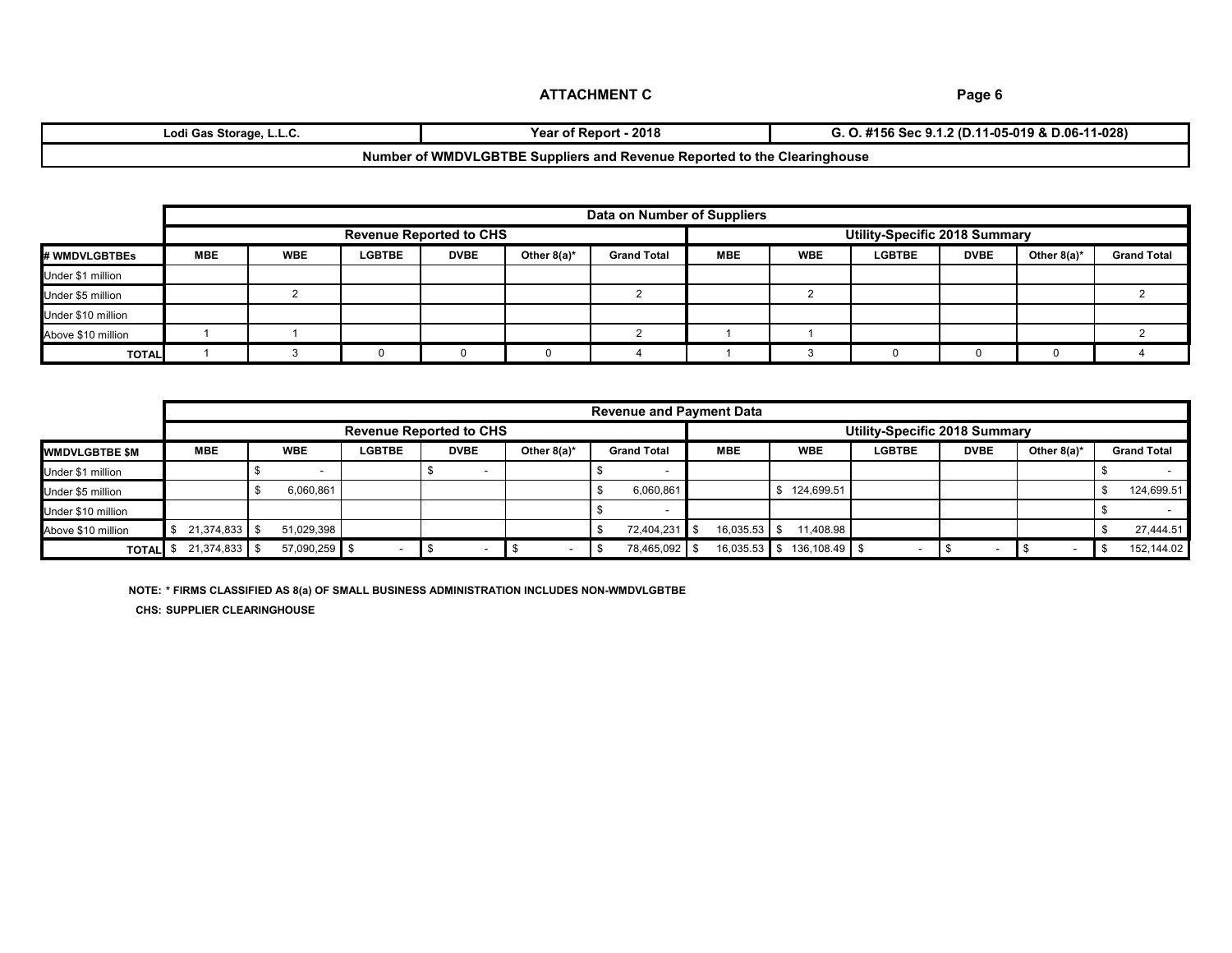| Lodi Gas Storage, L.L.C. | Year of Report - 2018                                 | G.O. #156 Sec. 9.1.2 |
|--------------------------|-------------------------------------------------------|----------------------|
|                          | Description of WMDVLGBTBEs with CA Majority Workforce |                      |

Out of the four (4) diverse vendors included by Lodi Gas Storage, L.L.C. in this report, it is the understanding of Lodi Gas Storage that three of the four vendors have a majority of their workforce working in California.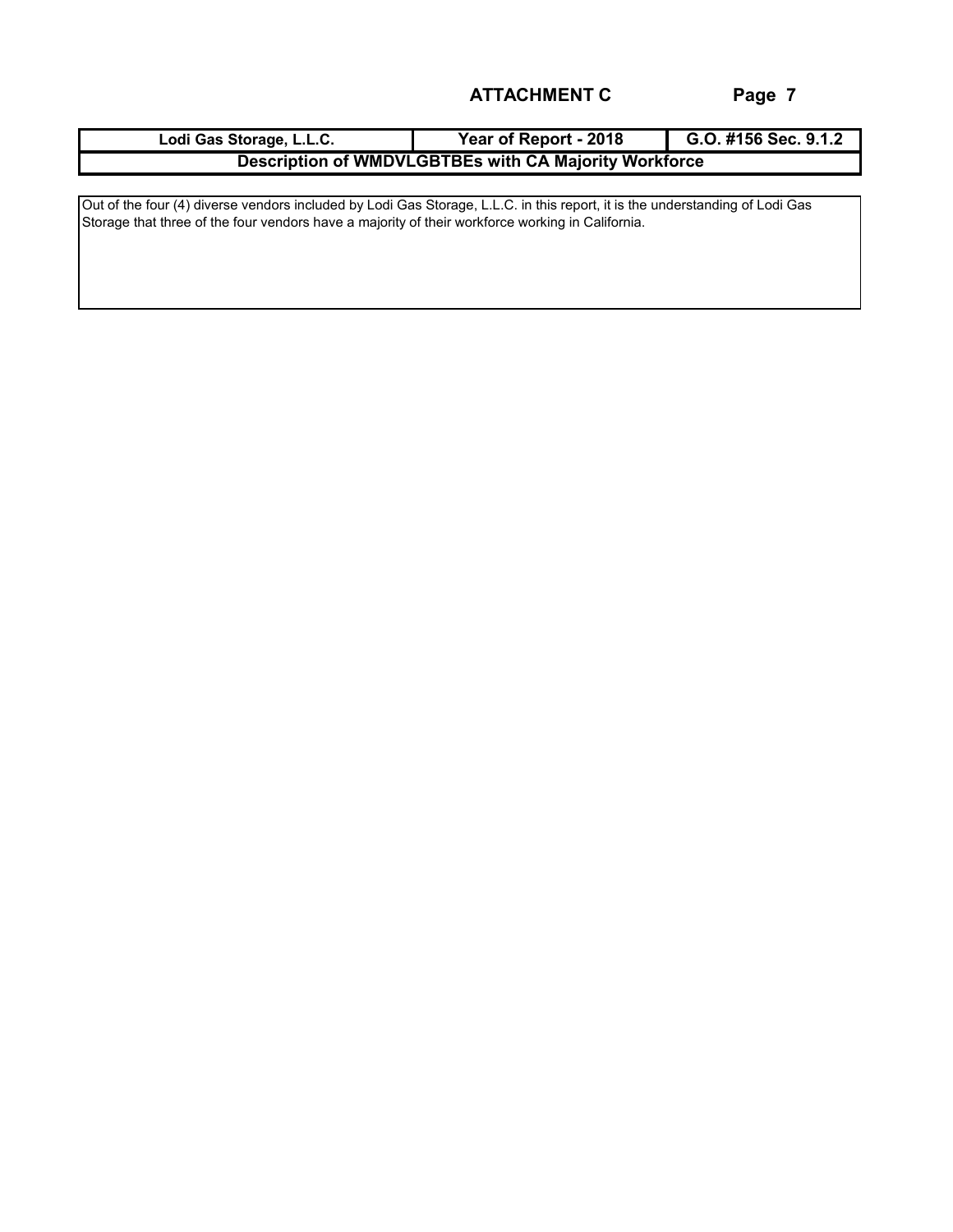| Lodi Gas Storage, L.L.C. | Year of Report - 2018              | G.O. #156 Sec. 9.1.3 |
|--------------------------|------------------------------------|----------------------|
|                          | <b>WMDVLGBTBE Program Expenses</b> |                      |

| <b>Expense Category</b>   | Year (Actual) |
|---------------------------|---------------|
| Wages                     | \$13,200      |
| Other Employee Expenses   | \$450         |
| <b>Program Expenses</b>   | \$500         |
| <b>Reporting Expenses</b> | \$0           |
| Training                  | \$0           |
| Consultants               | \$0           |
| Other                     | \$0           |
| TOTAL                     | \$14,15       |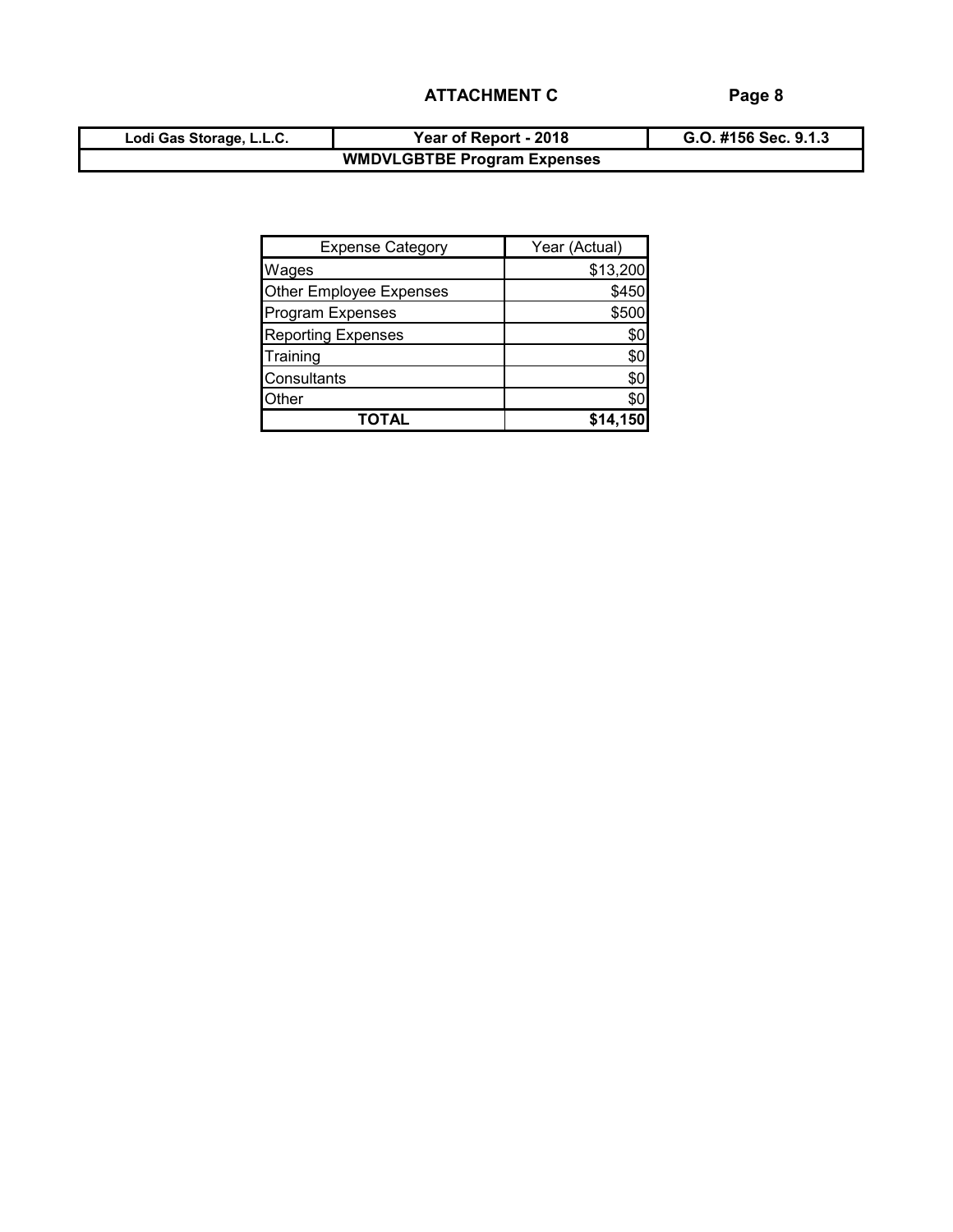| Lodi Gas Storage, L.L.C. | Year of Report - 2018                                     | G.O. #156 Sec. 9.1.4 |
|--------------------------|-----------------------------------------------------------|----------------------|
|                          | Description of Progress in Meeting or Exceeding Set Goals |                      |

| Line                      |                     |                                                                                                                        |                     |                           | A description of progress in meeting or exceeding set goals and an explanation of any circumstances that may have caused the utility to fall |
|---------------------------|---------------------|------------------------------------------------------------------------------------------------------------------------|---------------------|---------------------------|----------------------------------------------------------------------------------------------------------------------------------------------|
| No.                       | short of its goals. |                                                                                                                        |                     |                           |                                                                                                                                              |
| $\mathbf{1}$              |                     |                                                                                                                        |                     |                           |                                                                                                                                              |
|                           |                     |                                                                                                                        | <b>Current Year</b> |                           |                                                                                                                                              |
| $\boldsymbol{2}$          |                     | Category                                                                                                               | Results             | <b>Current Year Goals</b> |                                                                                                                                              |
| $\ensuremath{\mathsf{3}}$ |                     | Minority Men                                                                                                           | 0.372%              | 2.000%                    |                                                                                                                                              |
| $\overline{\mathbf{4}}$   |                     | Minority Women                                                                                                         | 0.000%              | 1.500%                    |                                                                                                                                              |
| $\mathbf 5$               |                     | Minority Business Enterprise (MBE)                                                                                     | 0.372%              | 3.500%                    |                                                                                                                                              |
| $\,6\,$                   |                     | Women Business Enterprise (WBE)                                                                                        | 3.154%              | 2.500%                    |                                                                                                                                              |
|                           |                     |                                                                                                                        |                     |                           |                                                                                                                                              |
| $\overline{7}$            |                     | Subtotal Women, Minority Business<br>Enterprise (WMBE)                                                                 | 3.526%              | 6.000%                    |                                                                                                                                              |
|                           |                     | Service Disabled Veteran Business<br>Enterprise (DVBE)                                                                 | 0.00%               | 1.500%                    |                                                                                                                                              |
|                           |                     | Lesbian, Gay, Bisexual or Transgender<br>Individual-owned Business Enterprise                                          |                     |                           |                                                                                                                                              |
| 8                         |                     | (LGBTBE)                                                                                                               | 0.000%              | 0.000%                    |                                                                                                                                              |
| 8                         |                     | <b>Total WMDVLGBTBE</b>                                                                                                | 3.526%              | 7.500%                    |                                                                                                                                              |
| 9                         |                     |                                                                                                                        |                     |                           |                                                                                                                                              |
| 10                        |                     |                                                                                                                        |                     |                           | As LGS is a small company involved in a business with very specific technical needs (underground gas storage), there are few vendors which   |
| 11                        |                     | have the necessary expertise that qualify under the WMDVLGBTBE requirements. LGS has endeavored to seek out WMDVLGBTBE |                     |                           |                                                                                                                                              |
| 12                        |                     | qualified businesses to provide services as they have been needed.                                                     |                     |                           |                                                                                                                                              |
| 13                        |                     |                                                                                                                        |                     |                           |                                                                                                                                              |
| 14                        |                     |                                                                                                                        |                     |                           |                                                                                                                                              |
| 15                        |                     |                                                                                                                        |                     |                           |                                                                                                                                              |
| 16                        |                     |                                                                                                                        |                     |                           |                                                                                                                                              |
| 17                        |                     |                                                                                                                        |                     |                           |                                                                                                                                              |
| 18                        |                     |                                                                                                                        |                     |                           |                                                                                                                                              |
| 19                        |                     |                                                                                                                        |                     |                           |                                                                                                                                              |
|                           |                     |                                                                                                                        |                     |                           |                                                                                                                                              |
| 20                        |                     |                                                                                                                        |                     |                           |                                                                                                                                              |
| $\overline{21}$           |                     |                                                                                                                        |                     |                           |                                                                                                                                              |
| 22                        |                     |                                                                                                                        |                     |                           |                                                                                                                                              |
| $\overline{23}$           |                     |                                                                                                                        |                     |                           |                                                                                                                                              |
| $\overline{24}$           |                     |                                                                                                                        |                     |                           |                                                                                                                                              |
| 25                        |                     |                                                                                                                        |                     |                           |                                                                                                                                              |
| 26                        |                     |                                                                                                                        |                     |                           |                                                                                                                                              |
| 27                        |                     |                                                                                                                        |                     |                           |                                                                                                                                              |
| 28                        |                     |                                                                                                                        |                     |                           |                                                                                                                                              |
| 29                        |                     |                                                                                                                        |                     |                           |                                                                                                                                              |
| 30                        |                     |                                                                                                                        |                     |                           |                                                                                                                                              |
| 31                        |                     |                                                                                                                        |                     |                           |                                                                                                                                              |
| 32                        |                     |                                                                                                                        |                     |                           |                                                                                                                                              |
| 33                        |                     |                                                                                                                        |                     |                           |                                                                                                                                              |
| 34                        |                     |                                                                                                                        |                     |                           |                                                                                                                                              |
| 35                        |                     |                                                                                                                        |                     |                           |                                                                                                                                              |
| 36                        |                     |                                                                                                                        |                     |                           |                                                                                                                                              |
| 37                        |                     |                                                                                                                        |                     |                           |                                                                                                                                              |
| 38                        |                     |                                                                                                                        |                     |                           |                                                                                                                                              |
|                           |                     |                                                                                                                        |                     |                           |                                                                                                                                              |
| 39                        |                     |                                                                                                                        |                     |                           |                                                                                                                                              |
| 40                        |                     |                                                                                                                        |                     |                           |                                                                                                                                              |
| 41                        |                     |                                                                                                                        |                     |                           |                                                                                                                                              |
| 42                        |                     |                                                                                                                        |                     |                           |                                                                                                                                              |
| 43                        |                     |                                                                                                                        |                     |                           |                                                                                                                                              |
| 44                        |                     |                                                                                                                        |                     |                           |                                                                                                                                              |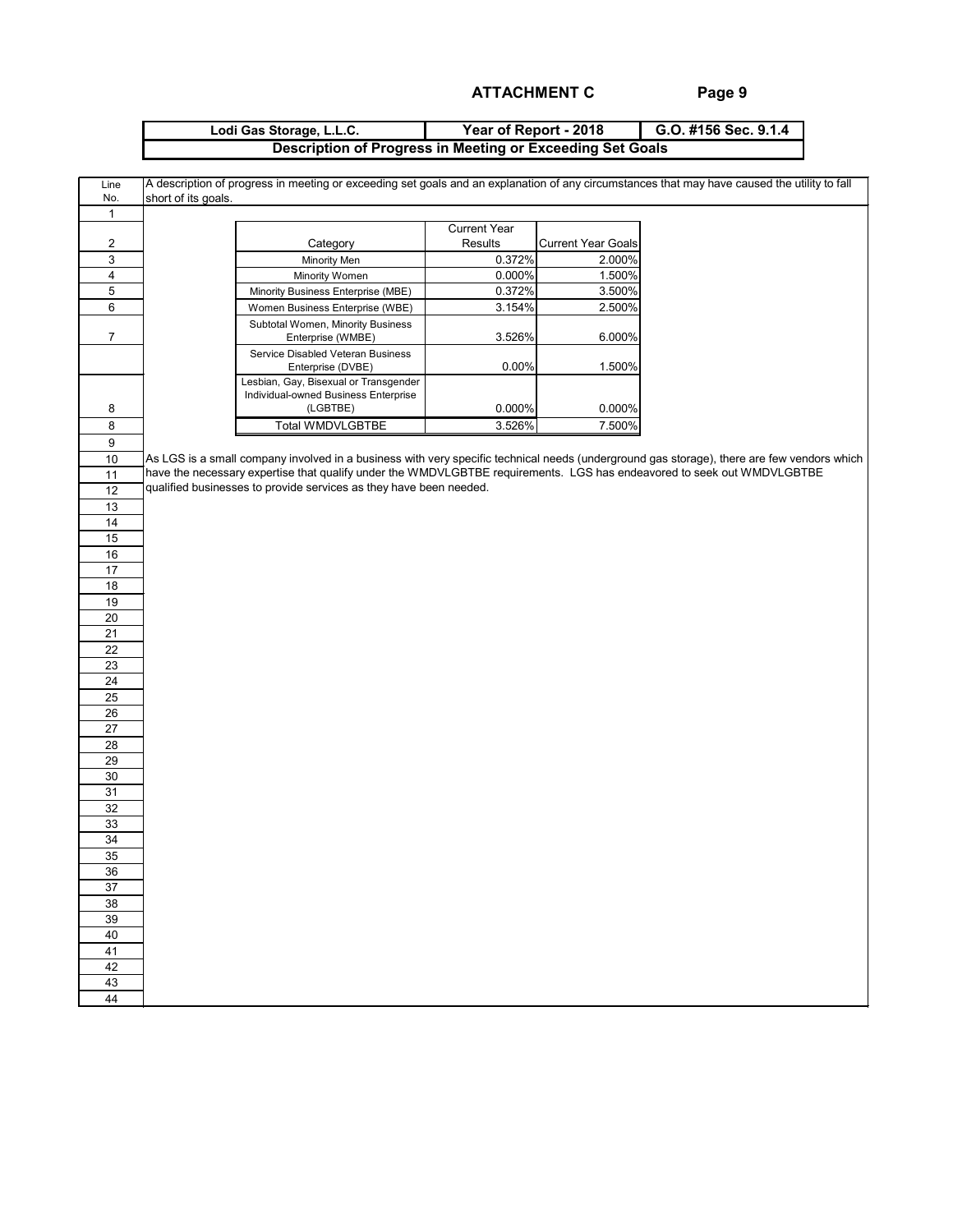**Lodi Gas Storage, L.L.C.**

**Year of Report - 2018**

**G.O. #156 Sec. 9.1.4**

### **WMDVLGBTBE Results and Goals**

|                                                                   | 2018 Results | 2018 Goals |
|-------------------------------------------------------------------|--------------|------------|
| Category                                                          |              |            |
| <b>Minority Men</b>                                               | 0.37%        | 2.00%      |
| <b>Minority Women</b>                                             | $0.00\%$     | 1.50%      |
| <b>Minority Business Enterprise</b><br>(MBE)                      | 0.37%        | 3.50%      |
| <b>Women Business Enterprise</b><br>(WBE)                         | 3.15%        | 2.50%      |
| Lesbian, Gay, Bisexual,<br><b>Transgender Business Enterprise</b> |              |            |
| (LGBTBE)                                                          | 0.00%        | 0.00%      |
| <b>Disabled Veteran Business</b><br>(DVBE)                        | $0.00\%$     | 1.50%      |
| <b>TOTAL WMDVLGBTBE</b>                                           | 3.53%        | 7.50%      |

**% - PERCENTAGE OF NET PROCUREMENT**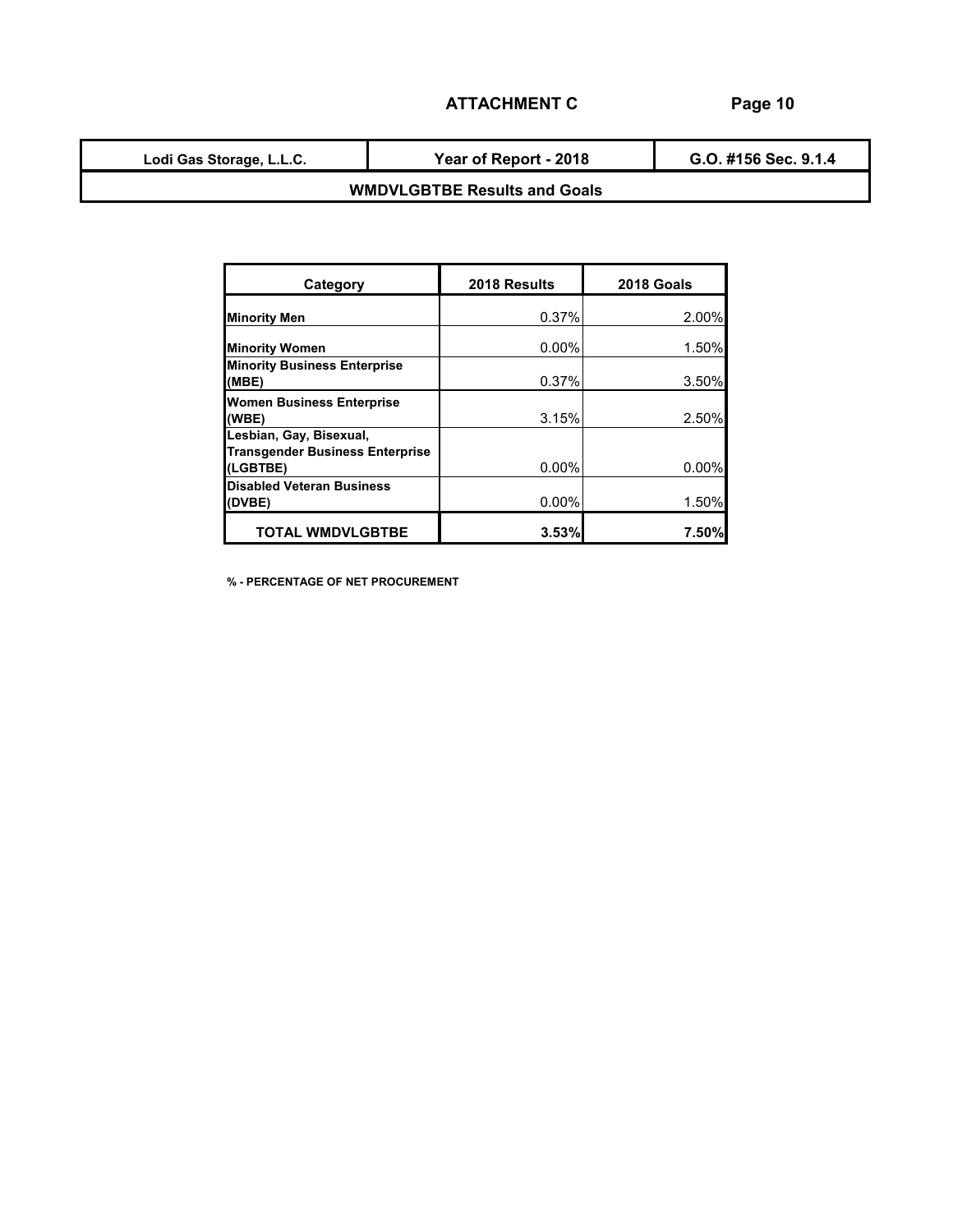| Lodi Gas Storage, L.L.C.                                                 | Year of Report - 2018 | G.O. #156 Sec. 9.1.5 |  |  |  |  |  |  |  |
|--------------------------------------------------------------------------|-----------------------|----------------------|--|--|--|--|--|--|--|
| Description of Prime Contractor Utilization of WMDVLGBTBE Subcontractors |                       |                      |  |  |  |  |  |  |  |

Lodi Gas Storage, L.L.C.'s engineering and operations staff are making purchasing decisions, and they are fully aware of and engaged with the G.O. #156 Program.

Additionally, LGS encourages the prospective contractors for construction or construction related services to consider including WMDVLGBTBE firms in their sub-contracting practices.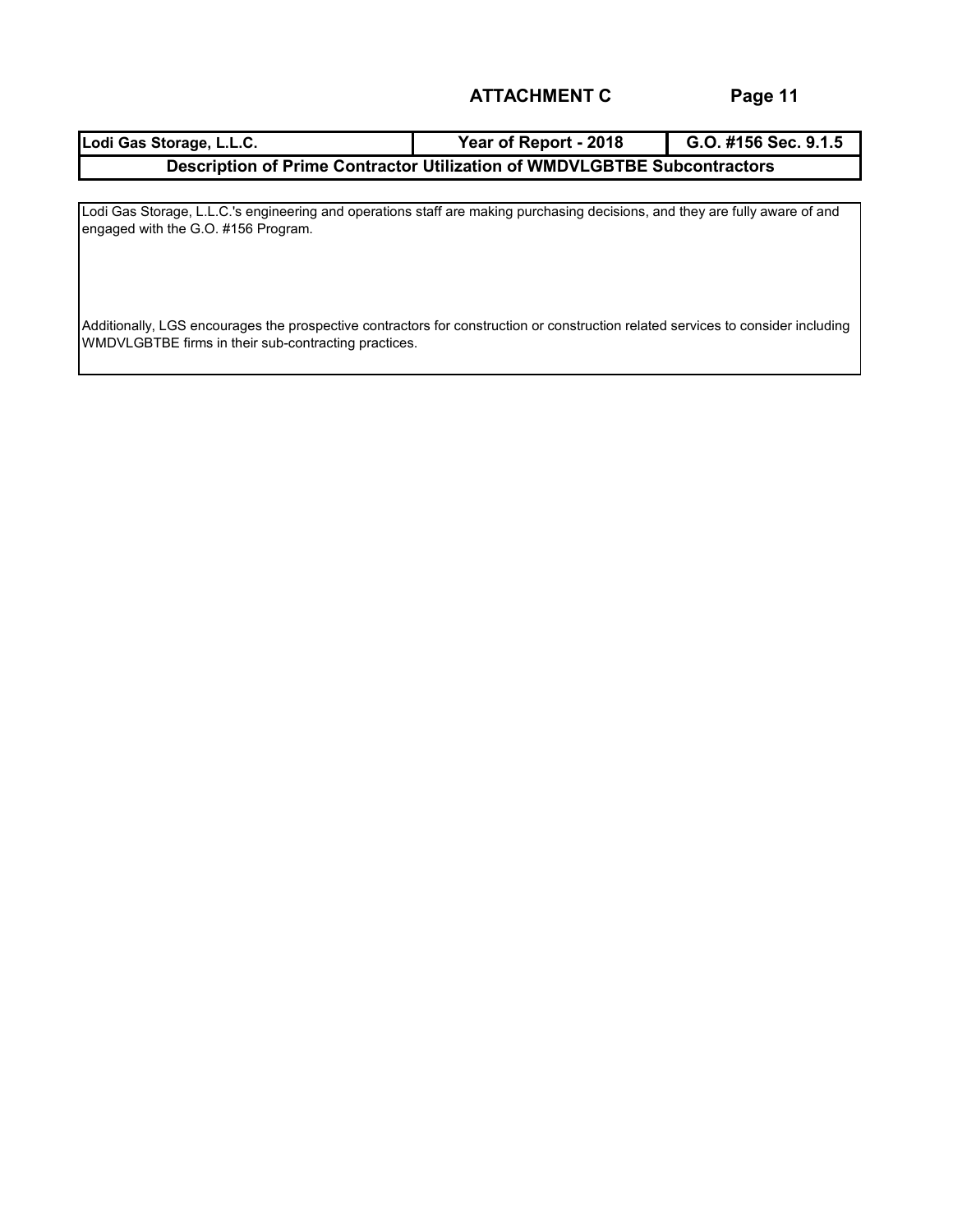**Page 12**

| Lodi Gas Storage, L.L.C.                                                    | Year of Report - 2018 | G.O. #156 Sec. 9.1.5 |  |  |  |  |  |  |
|-----------------------------------------------------------------------------|-----------------------|----------------------|--|--|--|--|--|--|
| <b>Summary of Prime Contractor Utilization of WMDVLGBTBE Subcontractors</b> |                       |                      |  |  |  |  |  |  |

|                          | <b>Minority</b><br>Male | <b>Minority</b><br>Female | <b>Minority</b><br><b>Business</b><br><b>Enterprise</b><br>(MBE) | Women<br><b>Business</b><br><b>Enterprise</b><br>(WBE) | Lesbian, Gay,<br>Bisexual,<br><b>Transgender</b><br><b>Business</b><br><b>Enterprise</b><br>(LGBTBE) | <b>Disabled</b><br><b>Veterans</b><br><b>Business</b><br><b>Enterprise</b><br>(DVBE) | Other $8(a)^*$ | <b>TOTAL</b><br><b>WMDVLGBTBE</b> |
|--------------------------|-------------------------|---------------------------|------------------------------------------------------------------|--------------------------------------------------------|------------------------------------------------------------------------------------------------------|--------------------------------------------------------------------------------------|----------------|-----------------------------------|
| Direct \$                | \$16,036                | \$0                       | \$16,036                                                         | \$136,108                                              | \$0                                                                                                  | \$0                                                                                  | \$0            | \$152,144                         |
| <b>Subcontracting \$</b> | \$0                     | \$0                       | \$0                                                              | \$0                                                    | \$0                                                                                                  | \$0                                                                                  | \$0            | \$0                               |
| Total \$                 | \$16,036                | \$0                       | \$16,036                                                         | \$136,108                                              | \$0                                                                                                  | \$0                                                                                  | \$0            | \$152,144                         |

| Direct %                | 0.37%    | 0.00%    | 0.37%    | 3.15%    | $0.00\%$ | $0.00\%$ | $0.00\%$ | 3.53%    |
|-------------------------|----------|----------|----------|----------|----------|----------|----------|----------|
| <b>Subcontracting %</b> | $0.00\%$ | 0.00%    | $0.00\%$ | $0.00\%$ | $0.00\%$ | $0.00\%$ | $0.00\%$ | $0.00\%$ |
| Total %                 | 0.37%    | $0.00\%$ | 0.37%    | 3.15%    | $0.00\%$ | 0.00%    | $0.00\%$ | 3.53%    |

| Net Procurement** | \$4,315,481 |
|-------------------|-------------|
|-------------------|-------------|

**NOTE: \*FIRMS CLASSIFIED AS 8(a) OF SMALL BUSINESS ADMINISTRATION INCLUDES NON-WMDVLGBTBE**

**\*\*NET PROCUREMENT INCLUDES PURCHASE ORDER, NON-PURCHASE ORDER, AND CREDIT CARD DOLLARS**

**% - PERCENTAGE OF NET PROCUREMENT**

**Direct - DIRECT PROCUREMENT**

**Sub - SUBCONTRACTOR PROCUREMENT**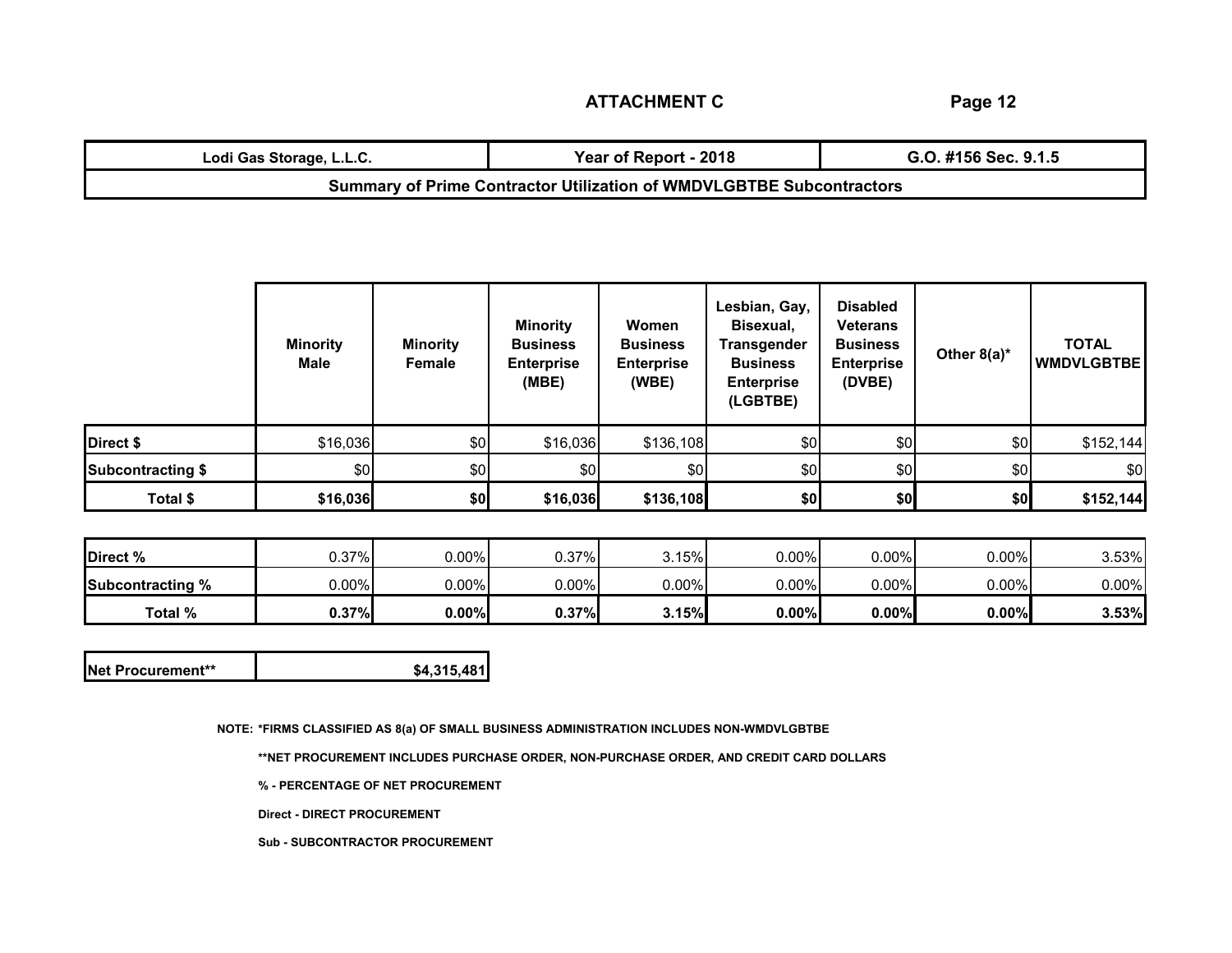| Lodi Gas Storage, L.L.C. | Year of Report - 2018                                       | G.O. #156 Sec. 9.1.6 |
|--------------------------|-------------------------------------------------------------|----------------------|
|                          | A List of WMDVLGBTBE Complaints Received and Current Status |                      |

|                         | Line A list of WMDVLGBTBE complaints received during the past year, accompanied by a brief description of the nature of each complaint and its resolution<br>No. or current status. |
|-------------------------|-------------------------------------------------------------------------------------------------------------------------------------------------------------------------------------|
| $\overline{\mathbf{1}}$ | LGS received no complaints during the last year.                                                                                                                                    |
|                         |                                                                                                                                                                                     |
| $\overline{2}$          |                                                                                                                                                                                     |
| $\overline{3}$          |                                                                                                                                                                                     |
| $\overline{4}$          |                                                                                                                                                                                     |
| $\overline{5}$          |                                                                                                                                                                                     |
| $6\phantom{a}$          |                                                                                                                                                                                     |
| $\overline{7}$          |                                                                                                                                                                                     |
| $\bf 8$                 |                                                                                                                                                                                     |
| $\overline{9}$          |                                                                                                                                                                                     |
| 10                      |                                                                                                                                                                                     |
| $11$                    |                                                                                                                                                                                     |
| $12$                    |                                                                                                                                                                                     |
| 13                      |                                                                                                                                                                                     |
| $14$                    |                                                                                                                                                                                     |
| 15                      |                                                                                                                                                                                     |
| 16                      |                                                                                                                                                                                     |
| 17                      |                                                                                                                                                                                     |
| 18                      |                                                                                                                                                                                     |
| 19                      |                                                                                                                                                                                     |
| $\frac{20}{2}$          |                                                                                                                                                                                     |
| $\overline{21}$         |                                                                                                                                                                                     |
| 22                      |                                                                                                                                                                                     |
| 23                      |                                                                                                                                                                                     |
| 24                      |                                                                                                                                                                                     |
| 25                      |                                                                                                                                                                                     |
| $26\overline{)}$        |                                                                                                                                                                                     |
| 27                      |                                                                                                                                                                                     |
| 28                      |                                                                                                                                                                                     |
| 29                      |                                                                                                                                                                                     |
| $30\,$                  |                                                                                                                                                                                     |
| 31                      |                                                                                                                                                                                     |
| 32                      |                                                                                                                                                                                     |
| 33                      |                                                                                                                                                                                     |
|                         |                                                                                                                                                                                     |
| $\frac{34}{35}$         |                                                                                                                                                                                     |
| $36\,$                  |                                                                                                                                                                                     |
| 37                      |                                                                                                                                                                                     |
| 38                      |                                                                                                                                                                                     |
| $39\,$                  |                                                                                                                                                                                     |
| 40                      |                                                                                                                                                                                     |
| $41$                    |                                                                                                                                                                                     |
|                         |                                                                                                                                                                                     |
| 42<br>43                |                                                                                                                                                                                     |
|                         |                                                                                                                                                                                     |
| 44                      |                                                                                                                                                                                     |
| 45                      |                                                                                                                                                                                     |
| 46                      |                                                                                                                                                                                     |
| 47                      |                                                                                                                                                                                     |
| 48                      |                                                                                                                                                                                     |
| 49                      |                                                                                                                                                                                     |
| 50                      |                                                                                                                                                                                     |
| 51                      |                                                                                                                                                                                     |
| $52\,$                  |                                                                                                                                                                                     |
| 53                      |                                                                                                                                                                                     |
|                         |                                                                                                                                                                                     |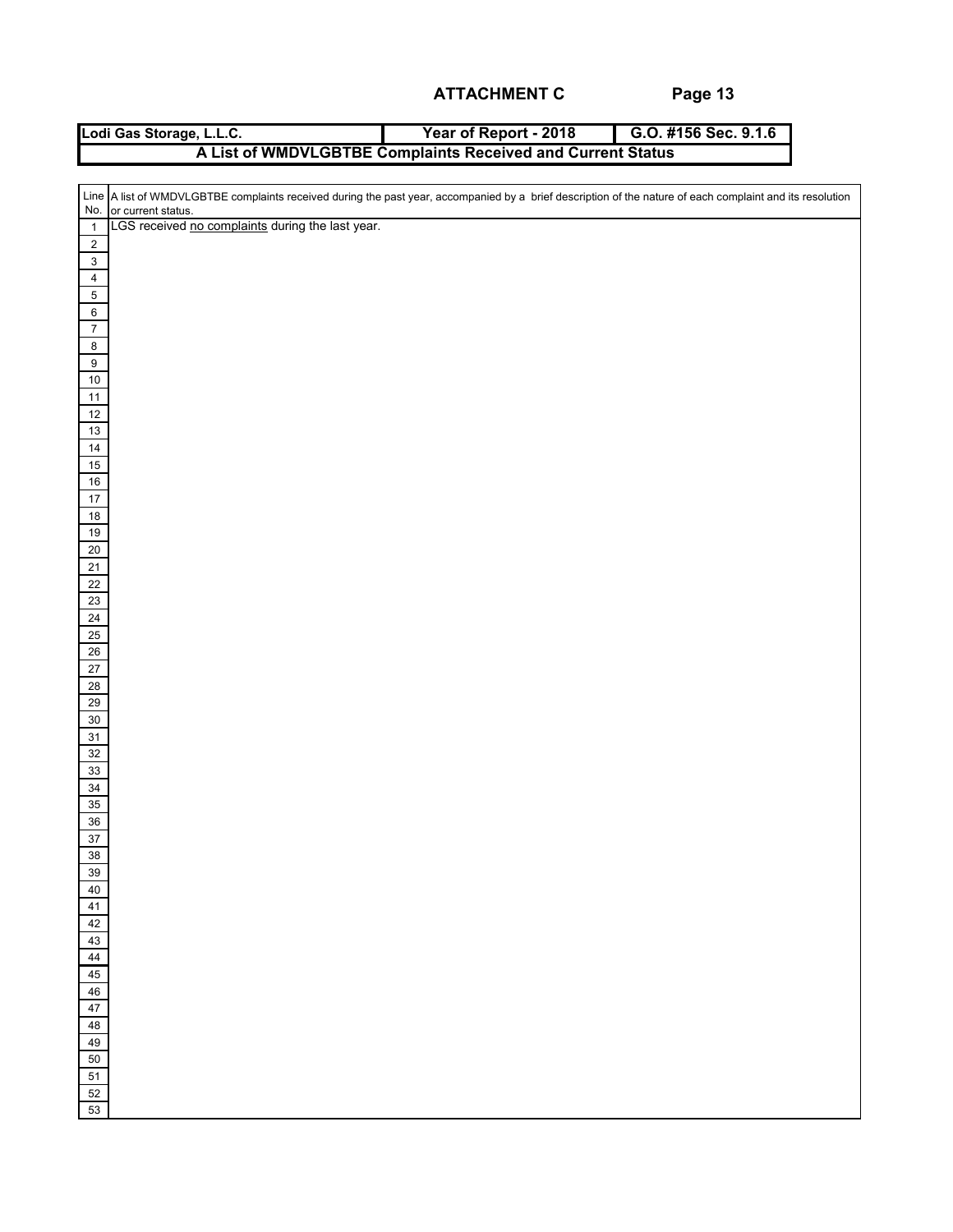### **Lodi Gas Storage, L.L.C. Year of Report - 2018 G.O. #156 Sec. 9.1.7 Description of Efforts to Recruit WMDVLGBTBE Suppliers in Low Utilization Categories**

Lodi Gas Storage, L.L.C.'s engineering and operations staff are making purchasing decisions, and they are fully aware of and engaged with the G.O. #156 Program.

Additionally, LGS encourages the prospective contractors for construction or construction related services to consider including WMDVLGBTBE firms in their sub-contracting practices.

LGS participated in the CPUC/Joint Utilities San Ramon Business Expo on November 1, 2018. The event included: a panel discussion on how to navigate procurement opportunities with utilities; one-on-one meetings with procurement representatives from utility companies, local/state agencies, and others; a vendor/resource fair; and workshops.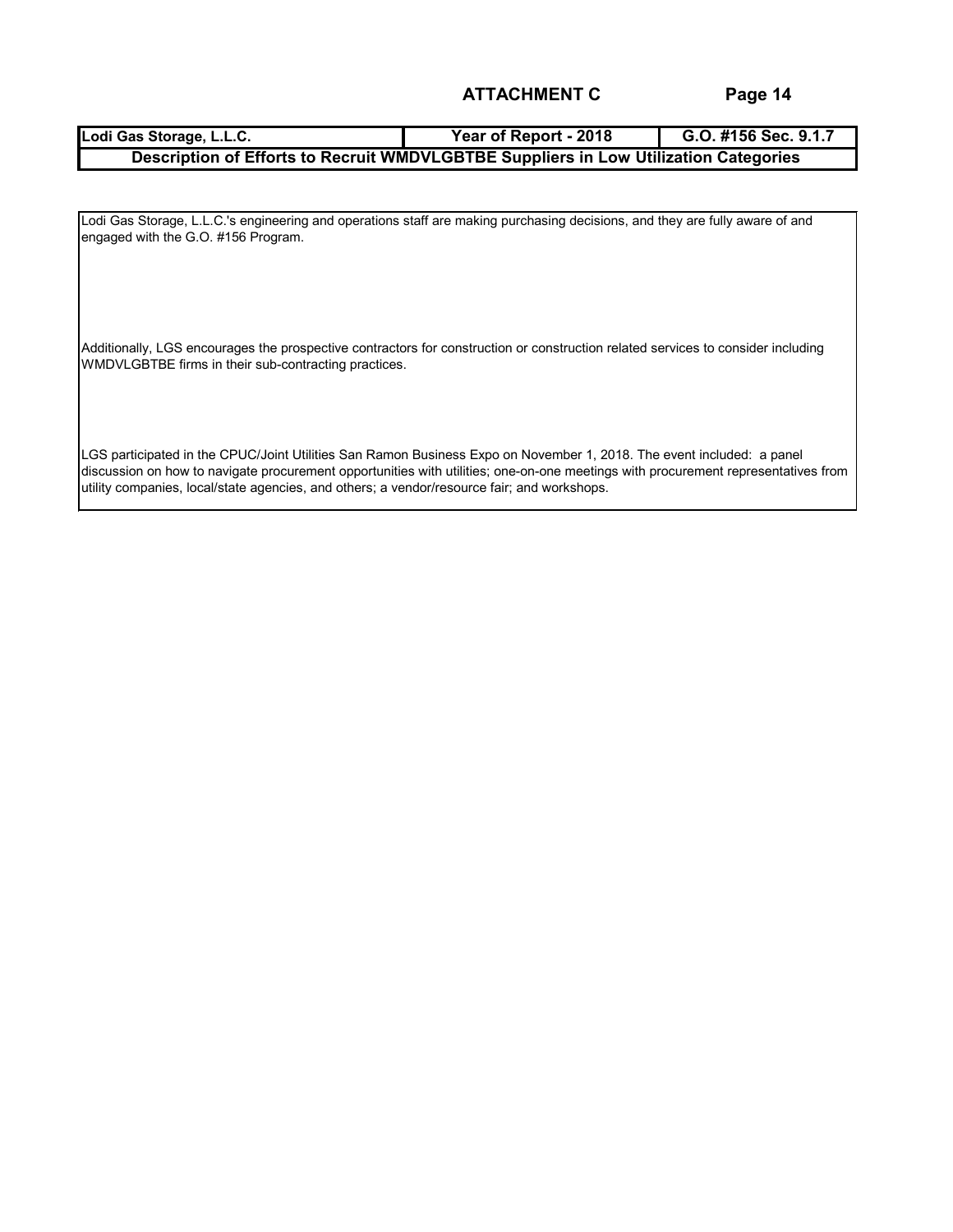| Lodi Gas Storage, L.L.C.           | Year of Report - 2018 | G.O. #156 Sec. 9.1.11 |  |  |  |  |  |  |  |
|------------------------------------|-----------------------|-----------------------|--|--|--|--|--|--|--|
| <b>WMDVLGBTBE Fuel Procurement</b> |                       |                       |  |  |  |  |  |  |  |

N/A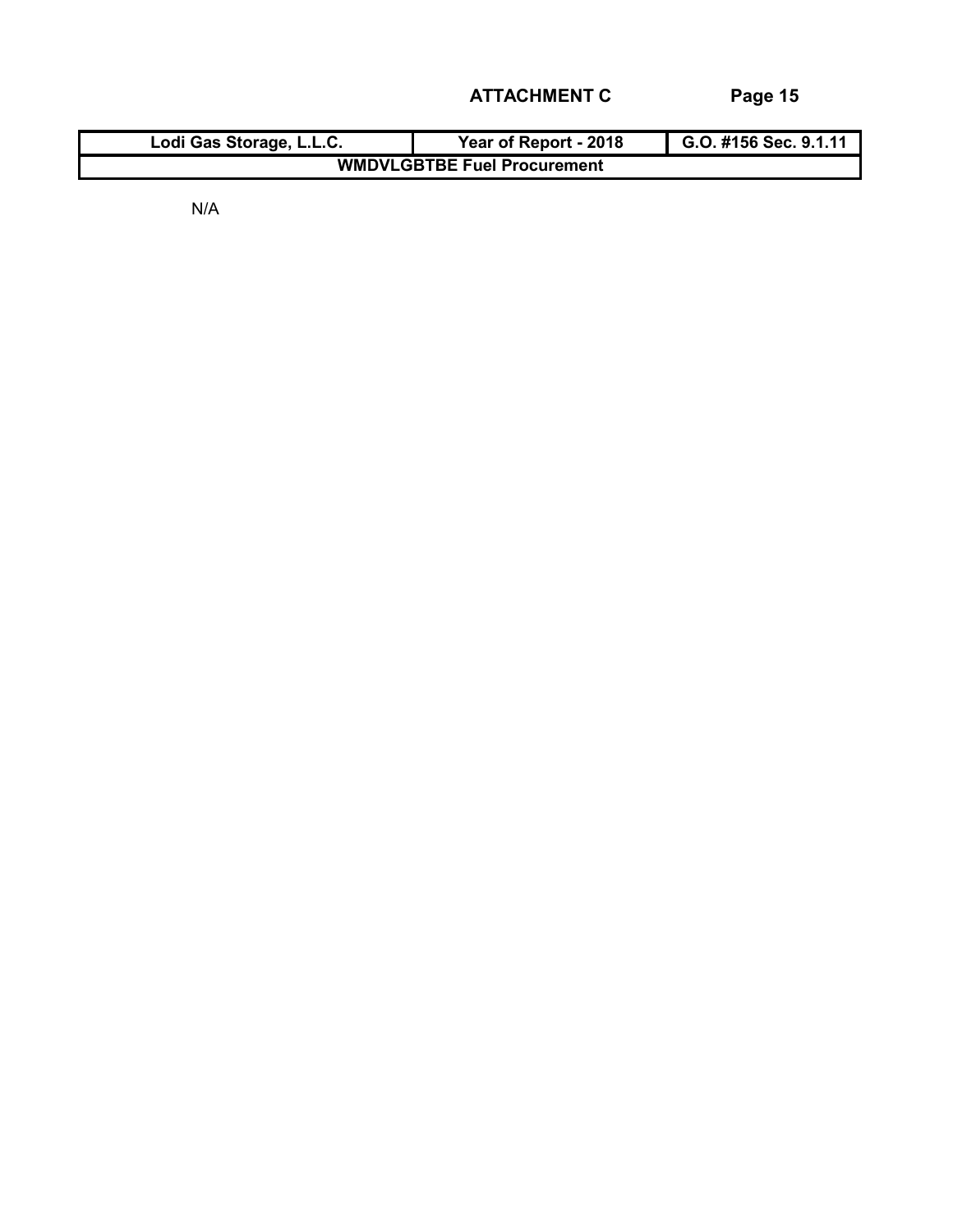|                                         | Short-Term 2019                                           |                                                        |                                                                                                      |                                                                                      |                |                                                           |                                                        | Mid-Term 2022                                                                                        |                                                                                      |                   | Long-Term 2024                                            |                                                        |                                                                                                      |                                                                                      |                   |
|-----------------------------------------|-----------------------------------------------------------|--------------------------------------------------------|------------------------------------------------------------------------------------------------------|--------------------------------------------------------------------------------------|----------------|-----------------------------------------------------------|--------------------------------------------------------|------------------------------------------------------------------------------------------------------|--------------------------------------------------------------------------------------|-------------------|-----------------------------------------------------------|--------------------------------------------------------|------------------------------------------------------------------------------------------------------|--------------------------------------------------------------------------------------|-------------------|
| <b>Products</b>                         | Minority<br><b>Business</b><br><b>Enterprise</b><br>(MBE) | Women<br><b>Business</b><br><b>Enterprise</b><br>(WBE) | Lesbian, Gay,<br>Bisexual,<br><b>Transgender</b><br><b>Business</b><br><b>Enterprise</b><br>(LGBTBE) | <b>Disabled</b><br><b>Veterans</b><br><b>Business</b><br><b>Enterprise</b><br>(DVBE) | WMDVLGBTBE     | Minority<br><b>Business</b><br><b>Enterprise</b><br>(MBE) | Women<br><b>Business</b><br><b>Enterprise</b><br>(WBE) | Lesbian, Gay,<br>Bisexual,<br><b>Transgender</b><br><b>Business</b><br><b>Enterprise</b><br>(LGBTBE) | <b>Disabled</b><br><b>Veterans</b><br><b>Business</b><br><b>Enterprise</b><br>(DVBE) | <b>WMDVLGBTBE</b> | Minority<br><b>Business</b><br><b>Enterprise</b><br>(MBE) | Women<br><b>Business</b><br><b>Enterprise</b><br>(WBE) | Lesbian, Gay,<br>Bisexual,<br><b>Transgender</b><br><b>Business</b><br><b>Enterprise</b><br>(LGBTBE) | <b>Disabled</b><br><b>Veterans</b><br><b>Business</b><br><b>Enterprise</b><br>(DVBE) | <b>WMDVLGBTBE</b> |
| 35 - Industrial machinery and equipment | 0.50%                                                     | 0.50%                                                  | 0.30%                                                                                                | 0.30%                                                                                | 1.60%          | 0.75%                                                     | 0.75%                                                  | 0.60%                                                                                                | 0.60%                                                                                | 2.70%             | 1.00%                                                     | 1.00%                                                  | 0.90%                                                                                                | 0.90%                                                                                | 3.80%             |
|                                         |                                                           |                                                        |                                                                                                      |                                                                                      |                |                                                           |                                                        |                                                                                                      |                                                                                      |                   |                                                           |                                                        |                                                                                                      |                                                                                      |                   |
|                                         |                                                           |                                                        |                                                                                                      |                                                                                      |                |                                                           |                                                        |                                                                                                      |                                                                                      |                   |                                                           |                                                        |                                                                                                      |                                                                                      |                   |
|                                         |                                                           |                                                        |                                                                                                      |                                                                                      |                |                                                           |                                                        |                                                                                                      |                                                                                      |                   |                                                           |                                                        |                                                                                                      |                                                                                      |                   |
|                                         |                                                           |                                                        |                                                                                                      |                                                                                      |                |                                                           |                                                        |                                                                                                      |                                                                                      |                   |                                                           |                                                        |                                                                                                      |                                                                                      |                   |
|                                         |                                                           |                                                        |                                                                                                      |                                                                                      |                |                                                           |                                                        |                                                                                                      |                                                                                      |                   |                                                           |                                                        |                                                                                                      |                                                                                      |                   |
|                                         |                                                           |                                                        |                                                                                                      |                                                                                      |                |                                                           |                                                        |                                                                                                      |                                                                                      |                   |                                                           |                                                        |                                                                                                      |                                                                                      |                   |
|                                         |                                                           |                                                        |                                                                                                      |                                                                                      |                |                                                           |                                                        |                                                                                                      |                                                                                      |                   |                                                           |                                                        |                                                                                                      |                                                                                      |                   |
|                                         |                                                           |                                                        |                                                                                                      |                                                                                      |                |                                                           |                                                        |                                                                                                      |                                                                                      |                   |                                                           |                                                        |                                                                                                      |                                                                                      |                   |
|                                         |                                                           |                                                        |                                                                                                      |                                                                                      |                |                                                           |                                                        |                                                                                                      |                                                                                      |                   |                                                           |                                                        |                                                                                                      |                                                                                      |                   |
| <b>Subtotal</b>                         | $\sim$                                                    | $\blacksquare$                                         | $\overline{\phantom{0}}$                                                                             | $\sim$                                                                               | $\sim$ $ \sim$ | $\sim$                                                    | $\sim$                                                 | $\sim$                                                                                               | $\sim$                                                                               | $\sim$            | $\sim$                                                    | $\sim$                                                 | $\sim$                                                                                               | $\sim$                                                                               | $\sim$            |

**Lodi Gas Storage, L.L.C.**

| <b>Services</b>                          | <b>Minority</b><br><b>Business</b><br><b>Enterprise</b><br>(MBE) | Women<br><b>Business</b><br><b>Enterprise</b><br>(WBE) | Lesbian, Gay,<br>Bisexual,<br><b>Transgender</b><br><b>Business</b><br><b>Enterprise</b><br>(LGBTBE) | <b>Disabled</b><br><b>Veterans</b><br><b>Business</b><br><b>Enterprise</b><br>(DVBE) | <b>WMDVLGBTBE</b> | <b>Minority</b><br><b>Business</b><br><b>Enterprise</b><br>(MBE) | Women<br><b>Business</b><br><b>Enterprise</b><br>(WBE) | Lesbian, Gay,<br>Bisexual,<br><b>Transgender</b><br><b>Business</b><br><b>Enterprise</b><br>(LGBTBE) | <b>Disabled</b><br><b>Veterans</b><br><b>Business</b><br><b>Enterprise</b><br>(DVBE) | <b>WMDVLGBTBE</b> | Minority<br><b>Business</b><br><b>Enterprise</b><br>(MBE) | Women<br><b>Business</b><br><b>Enterprise</b><br>(WBE) | Lesbian, Gay,<br>Bisexual,<br><b>Transgender</b><br><b>Business</b><br><b>Enterprise</b><br>(LGBTBE) | <b>Disabled</b><br><b>Veterans</b><br><b>Business</b><br><b>Enterprise</b><br>(DVBE) | <b>WMDVLGBTBE</b> |
|------------------------------------------|------------------------------------------------------------------|--------------------------------------------------------|------------------------------------------------------------------------------------------------------|--------------------------------------------------------------------------------------|-------------------|------------------------------------------------------------------|--------------------------------------------------------|------------------------------------------------------------------------------------------------------|--------------------------------------------------------------------------------------|-------------------|-----------------------------------------------------------|--------------------------------------------------------|------------------------------------------------------------------------------------------------------|--------------------------------------------------------------------------------------|-------------------|
| 87 - Engineering and management services | 0.50%                                                            | 0.50%                                                  | 0.30%                                                                                                | 0.30%                                                                                | 1.60%             | 0.75%                                                            | 0.75%                                                  | 0.60%                                                                                                | 0.60%                                                                                | 2.70%             | 1.00%                                                     | 1.00%                                                  | 0.90%                                                                                                | 0.90%                                                                                | 3.80%             |
|                                          |                                                                  |                                                        |                                                                                                      |                                                                                      |                   |                                                                  |                                                        |                                                                                                      |                                                                                      |                   |                                                           |                                                        |                                                                                                      |                                                                                      |                   |
|                                          |                                                                  |                                                        |                                                                                                      |                                                                                      |                   |                                                                  |                                                        |                                                                                                      |                                                                                      |                   |                                                           |                                                        |                                                                                                      |                                                                                      |                   |
|                                          |                                                                  |                                                        |                                                                                                      |                                                                                      |                   |                                                                  |                                                        |                                                                                                      |                                                                                      |                   |                                                           |                                                        |                                                                                                      |                                                                                      |                   |
|                                          |                                                                  |                                                        |                                                                                                      |                                                                                      |                   |                                                                  |                                                        |                                                                                                      |                                                                                      |                   |                                                           |                                                        |                                                                                                      |                                                                                      |                   |
|                                          |                                                                  |                                                        |                                                                                                      |                                                                                      |                   |                                                                  |                                                        |                                                                                                      |                                                                                      |                   |                                                           |                                                        |                                                                                                      |                                                                                      |                   |
|                                          |                                                                  |                                                        |                                                                                                      |                                                                                      |                   |                                                                  |                                                        |                                                                                                      |                                                                                      |                   |                                                           |                                                        |                                                                                                      |                                                                                      |                   |
|                                          |                                                                  |                                                        |                                                                                                      |                                                                                      |                   |                                                                  |                                                        |                                                                                                      |                                                                                      |                   |                                                           |                                                        |                                                                                                      |                                                                                      |                   |
|                                          |                                                                  |                                                        |                                                                                                      |                                                                                      |                   |                                                                  |                                                        |                                                                                                      |                                                                                      |                   |                                                           |                                                        |                                                                                                      |                                                                                      |                   |
|                                          |                                                                  |                                                        |                                                                                                      |                                                                                      |                   |                                                                  |                                                        |                                                                                                      |                                                                                      |                   |                                                           |                                                        |                                                                                                      |                                                                                      |                   |
| <b>Subtotal</b>                          | $\sim$                                                           | $\sim$                                                 | $\sim$                                                                                               | $\sim$                                                                               | $\sim$            | $\sim$                                                           | $\sim$                                                 | $\sim$                                                                                               | $\sim$                                                                               | $\sim$            | $\sim$                                                    | $\sim$                                                 | $\sim$                                                                                               | $\sim$                                                                               | $\sim$ $-$        |
|                                          |                                                                  |                                                        |                                                                                                      |                                                                                      |                   |                                                                  |                                                        |                                                                                                      |                                                                                      |                   |                                                           |                                                        |                                                                                                      |                                                                                      |                   |
| <b>TOTAL</b>                             | $\sim$                                                           |                                                        |                                                                                                      | $\sim$                                                                               | $\sim$            | $\sim$                                                           |                                                        | $\sim$                                                                                               | $\sim$                                                                               | $\sim$            | $\sim$                                                    | $\sim$                                                 | $\sim$                                                                                               | $\sim$                                                                               | $\sim$ 10 $\pm$   |

# **ATTACHMENT C Page 16**

**WMDVLGBTBE Annual SHORT, MID, AND LONG-TERM Goals by Product and Service Category**

**Year of Report - 2018 G.O. #156 Sec. 10.1.1**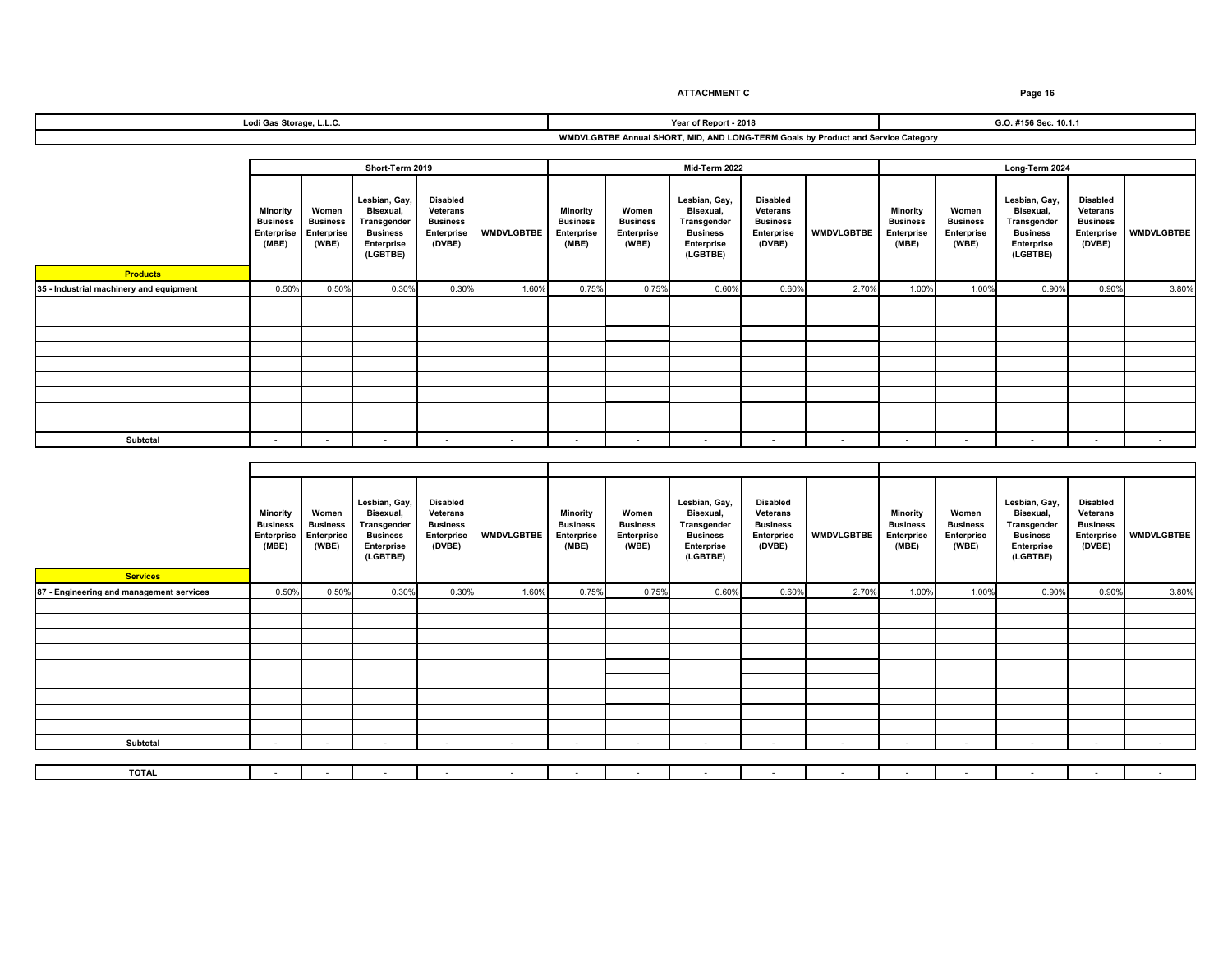| Lodi Gas Storage, L.L.C.                                                        | Year of Report - 2018 | G.O. #156 Sec. 10.1.2 |
|---------------------------------------------------------------------------------|-----------------------|-----------------------|
| Description of WMDVLGBTBE Planned Program Activities for the Next Calendar Year |                       |                       |

### **Internal program activities**

Lodi Gas Storage, L.L.C. has only two operating facilities in California; the main storage site is in San Joaquin County; there is also one in Solano County. Procurement activites are extremely limited there, as the needs of the facility have moved more towards continued operating as opposed to expansion. The required nature of goods has also changed and allowed for increased WMDVLGBTBE percent use. The Gas Storage market tends to be volatile, and thus WMDVLGBTBE spending will also be based on customer demand for Gas Storage use. Due to the limited number of purchases that are made, the employment of a full time procurement specialist is not justified. The Operations Manager and Office Administrator will continue to work on due dilligence as far as making the local supply network aware of various materials and service opportunities.

### **External program activities**

Lodi Gas Storage, L.L.C. was a participant at the Small Business Enterprise Expo in San Ramon in November 2018 and will continue in its efforts to participate in such events, and support other programs related to supplier diversity.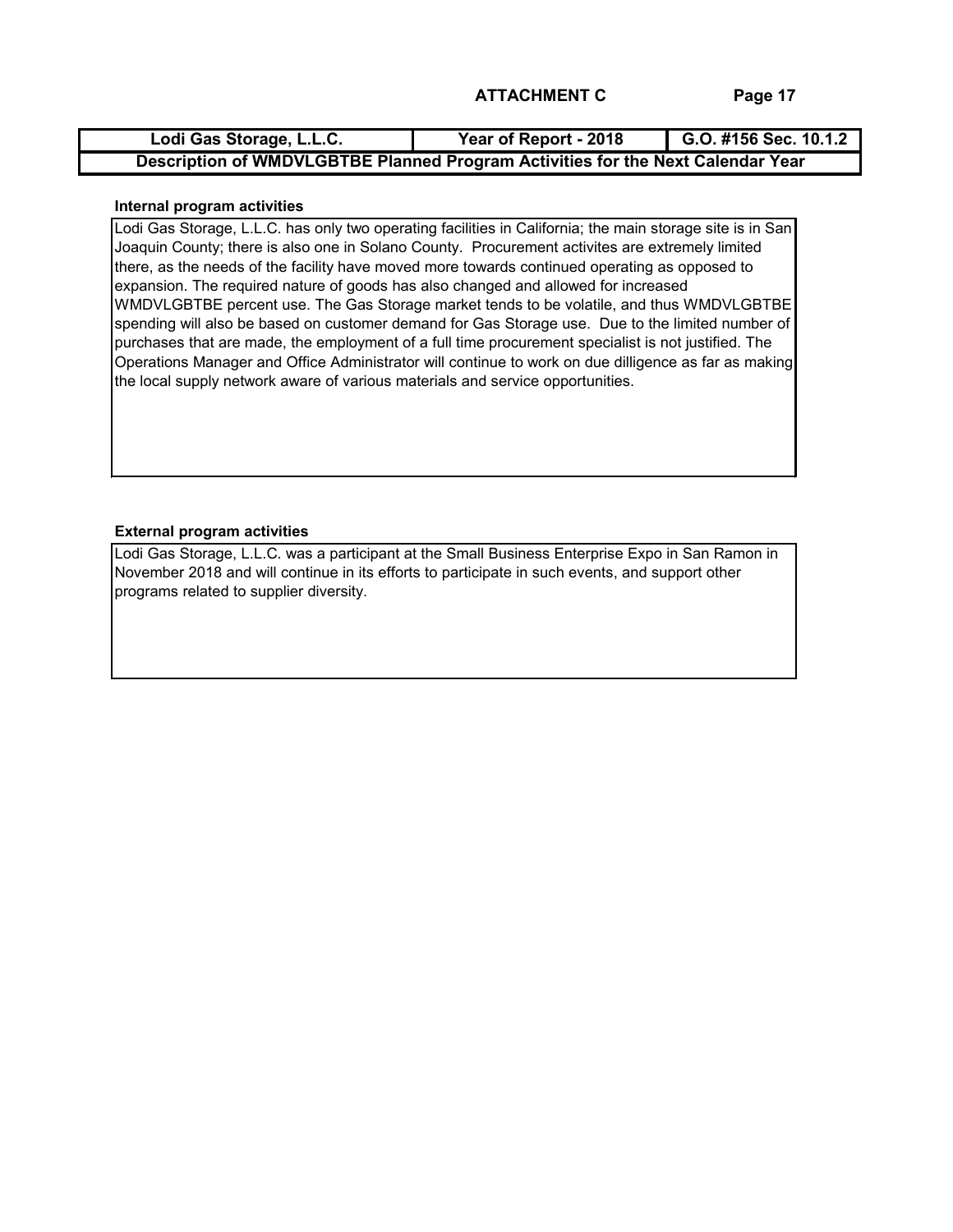| Lodi Gas Storage, L.L.C.                                           | Year of Report - 2018 | G.O. #156 Sec. 10.1.3 |  |  |  |  |  |  |  |
|--------------------------------------------------------------------|-----------------------|-----------------------|--|--|--|--|--|--|--|
| Plans for Recruiting WMDVLGBTBE Suppliers in Low Utilization Areas |                       |                       |  |  |  |  |  |  |  |

Lodi Gas Storage, L.L.C. will continue to monitor expenditures in the subject categories where utilization of diverse suppliers' has been historically low. We will continue to monitor accounting reports in order to identify the magnitude of expenditures in these areas and determine if our efforts may have a tangible impact. Although we hope to take advantage of opportunities in these areas, it is our intent to focus our supplier diversity efforts where we can maximize our expenditures with verified suppliers regardless of category.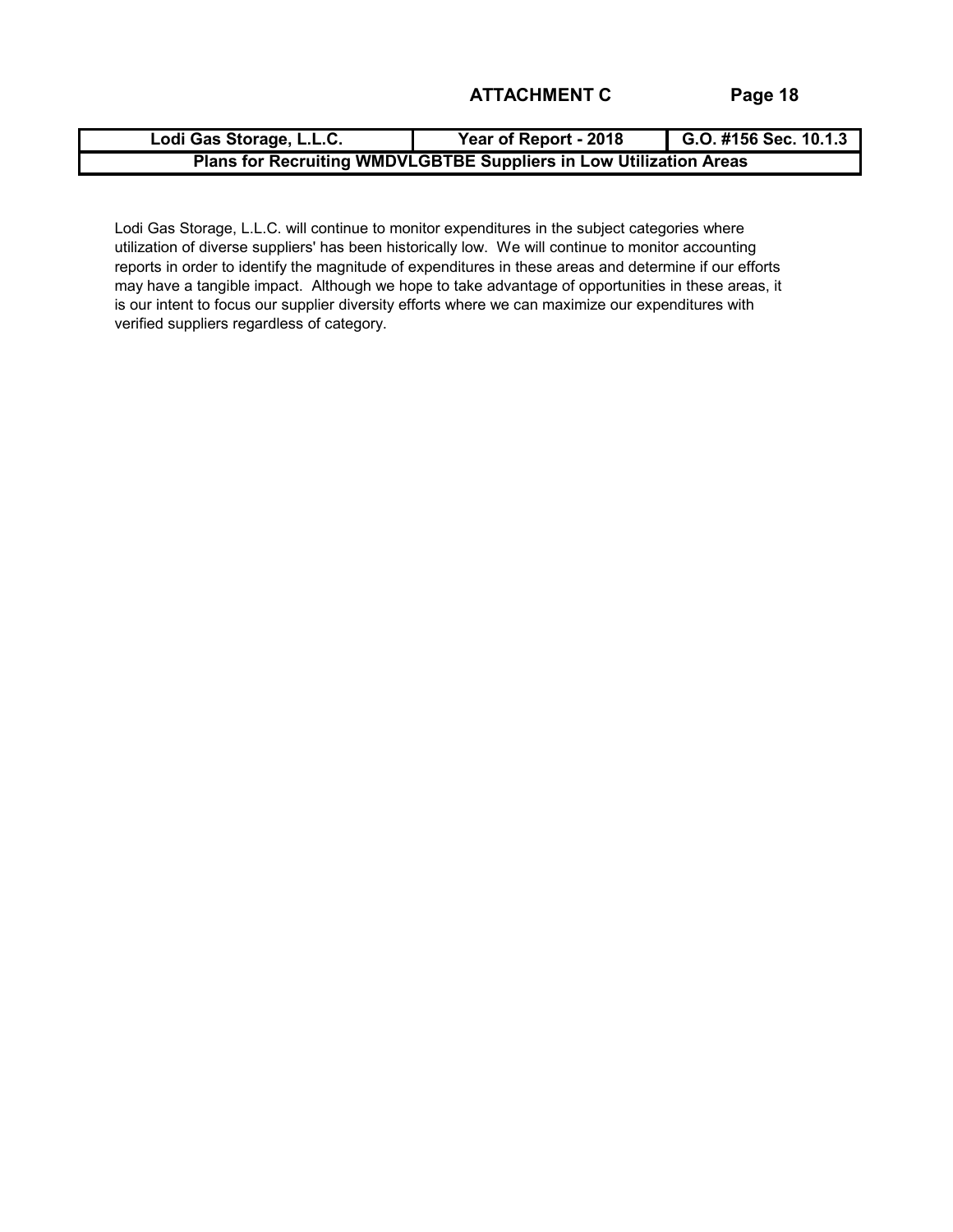| Lodi Gas Storage, L.L.C.                                    | Year of Report - 2018 | G.O. #156 Sec. 10.1.4 |  |  |
|-------------------------------------------------------------|-----------------------|-----------------------|--|--|
| Plans for Recruiting WMDVLGBTBE Suppliers Where Unavailable |                       |                       |  |  |

Lodi Gas Storage, L.L.C. will continue to monitor expenditures in the subject categories where utilization of diverse suppliers' has been historically low. We will continue to monitor accounting reports in order to identify the magnitude of expenditures in these areas and determine if our efforts may have a tangible impact. Although we hope to take advantage of opportunities in these areas, it is our intent to focus our supplier diversity efforts where we can maximize our expenditures with verified suppliers regardless of category.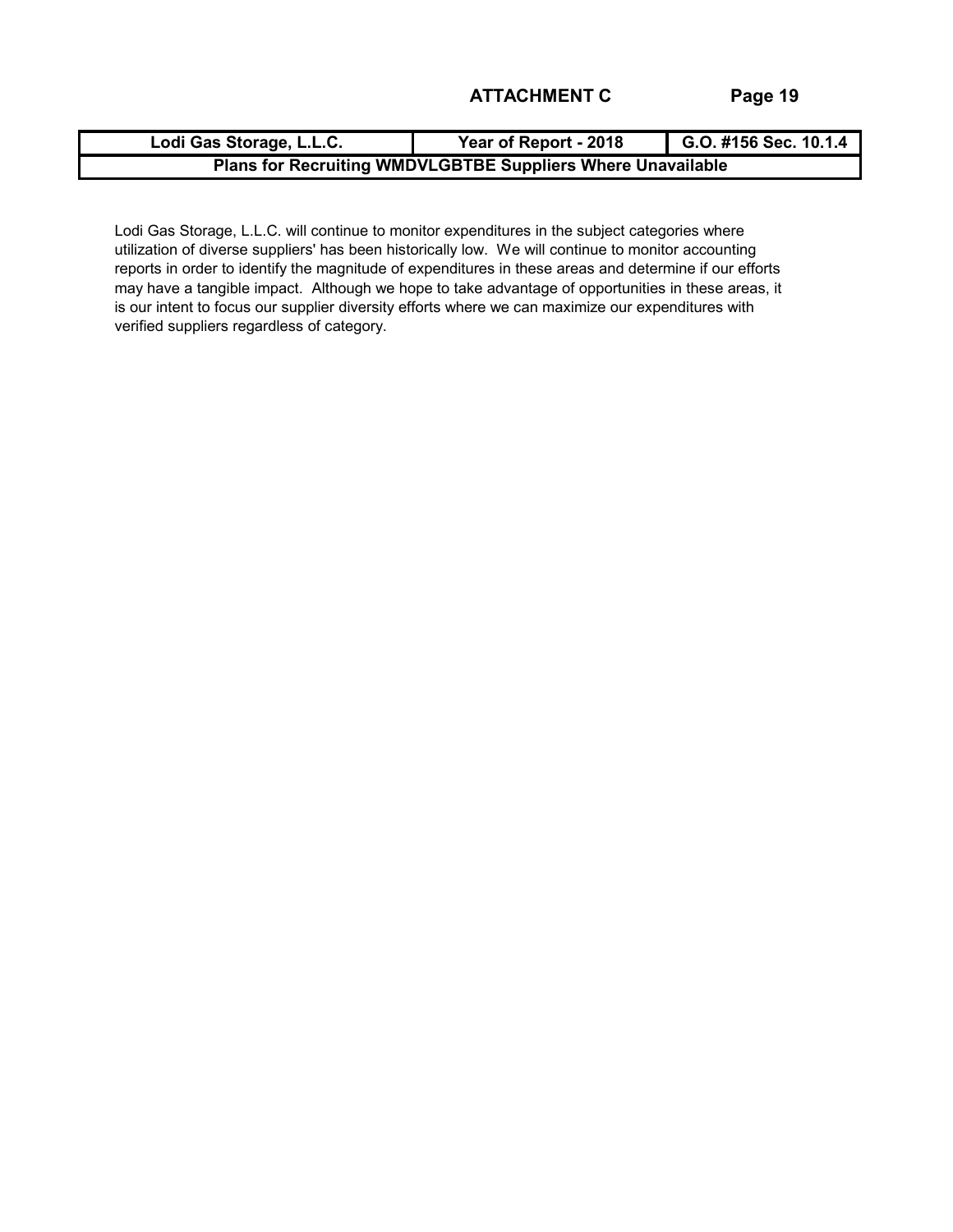| Lodi Gas Storage, L.L.C.                                                    | Year of Report - 2018 | G.O. #156 Sec. 10.1.5 |  |
|-----------------------------------------------------------------------------|-----------------------|-----------------------|--|
| Plans for Encouraging Prime Contractors to Subcontract WMDVLGBTBE Suppliers |                       |                       |  |

Lodi Gas Storage, L.L.C. has communicated with prime contractors, to see if they are eligible for certification by directing them to the webpage in order for them to apply online, on the Supplier's Clearinghouse. Lodi Gas Storage, L.L.C. continues to encourage its prime suppliers and contractors to contact the Clearinghouse for a list of certified WMDVLGBTBE's not currently verified by the Clearinghouse. The program administrator will continue to assist plant personnel that have procurement authority to encourage prime contractors to include verified minority suppliers.